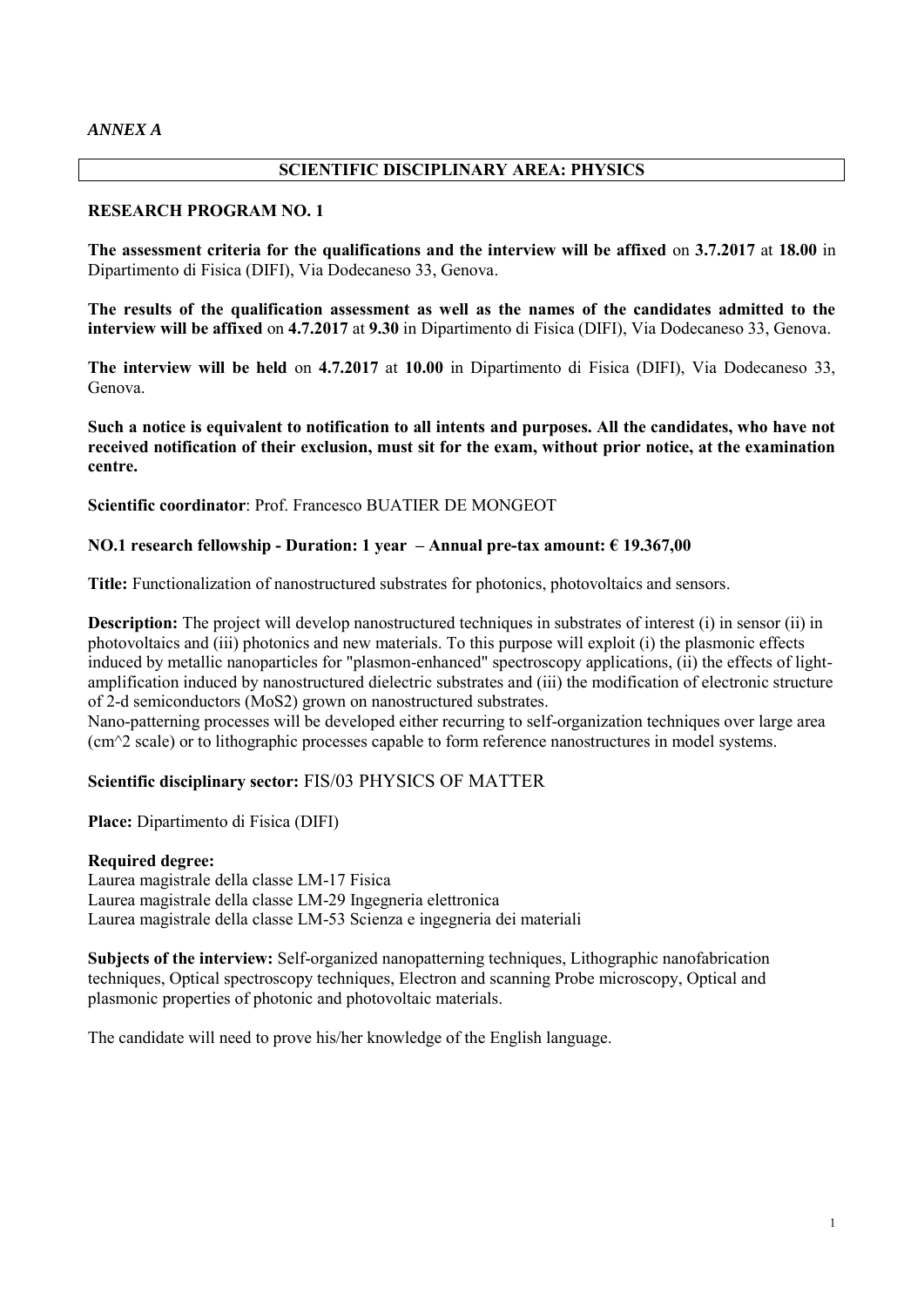# **SCIENTIFIC DISCIPLINARY AREA: EARTH SCIENCES**

### **RESEARCH PROGRAM NO. 2**

**The assessment criteria for the qualifications and the interview will be affixed** on **3.7.2017** at **9.30** in Dipartimento di Scienze della Terra, dell'Ambiente e della Vita (DISTAV), Corso Europa 26, Genova.

**The results of the qualification assessment as well as the names of the candidates admitted to the interview will be affixed** on **3.7.2017** at **13.00** in Dipartimento di Scienze della Terra, dell'Ambiente e della Vita (DISTAV), Corso Europa 26, Genova.

**The interview will be held** on **3.7.2017** at **14.00** in Dipartimento di Scienze della Terra, dell'Ambiente e della Vita (DISTAV), Corso Europa 26, Genova.

**Such a notice is equivalent to notification to all intents and purposes. All the candidates, who have not received notification of their exclusion, must sit for the exam, without prior notice, at the examination centre.** 

**Scientific coordinator**: Prof. Cristina CARBONE

## **NO. 1 research fellowship - Duration: 1 years – Annual pre-tax amount: € 19.367,00**

Title: Determination of the genetic mechanisms and refinement of the crystalline structural model of different polytypes of woodwardite  $\left[\text{Cu}_{1-x} \text{Al}_{x}(\text{SO}_{4})_{x/2}(\text{OH})_{2} \cdot \text{nH}_{2}\text{O}\right]$ .

**Description:** The aims of this project are the characterisation of the genetic mechanisms of woodwardite and the refinement of its structural model, developing models of the crystalline structure for different layers (with a variable number of layers from 1 to 4). The relationships between woodwardite and metals belonging to the Rare Earth Elements group will also be investigated, evaluating possible industrial applications for this mineral both for the recovery of these elements or for its use as a battery.

### **Scientific disciplinary sector:** GEO/06 MINERALOGY

**Place:** Dipartimento di Scienze della Terra, dell'Ambiente e della Vita (DISTAV)

**Required degree:** Dottorato di ricerca in Scienze e Tecnologie per l'Ambiente e il Territorio.

**Subjects of the interview:** Woodwardite and its structural and genetic model.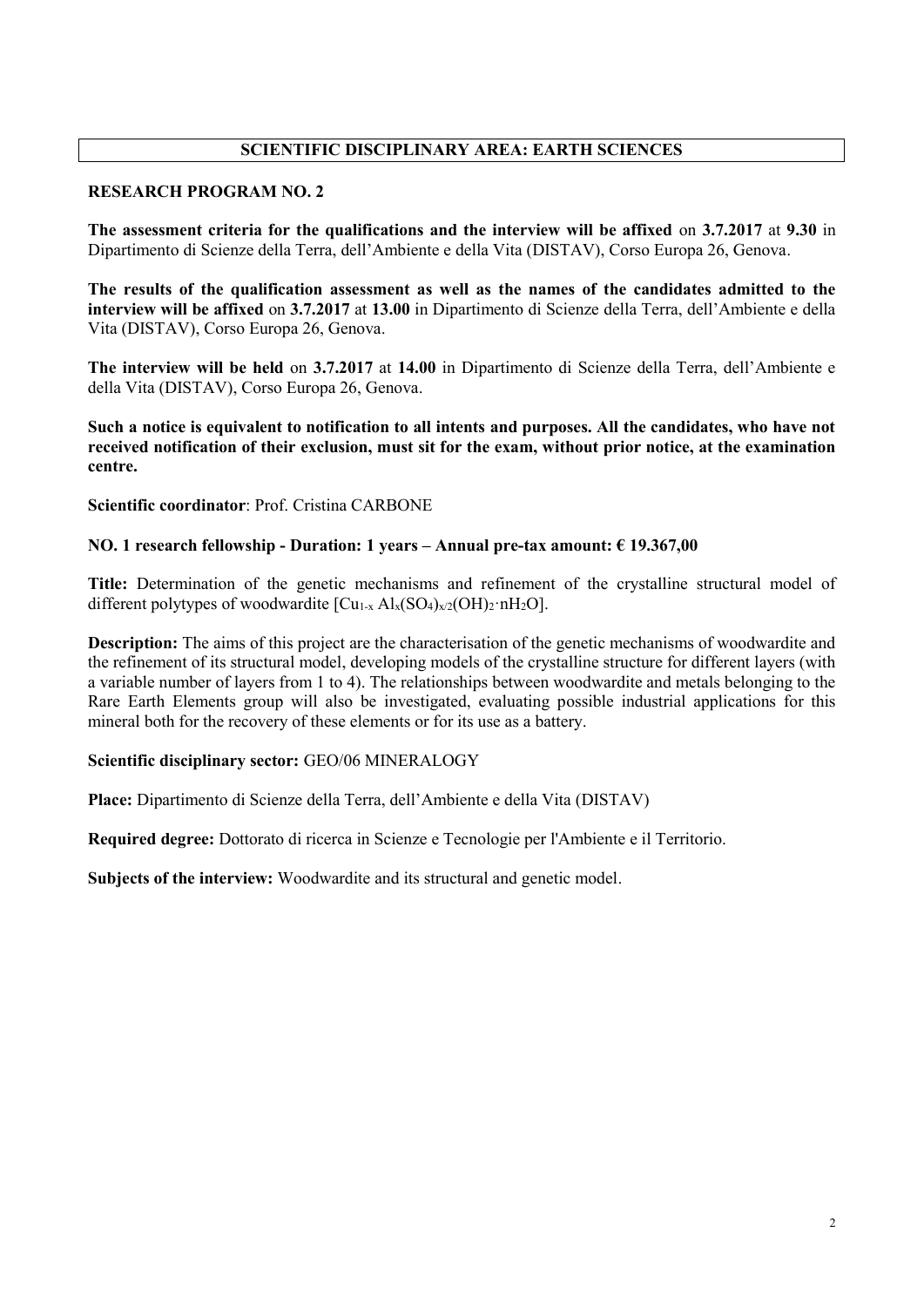**The assessment criteria for the qualifications and the interview will be affixed** on **4.7.2017** at **9.30** in Dipartimento di Scienze della terra, dell'ambiente e della vita (DISTAV), Corso Europa 26, Genova.

**The results of the qualification assessment as well as the names of the candidates admitted to the interview will be affixed** on **4.7.2017** at **13.00** in Dipartimento di Scienze della terra, dell'ambiente e della vita (DISTAV), Corso Europa 26, Genova.

**The interview will be held** on **4.7.2017** at **14.00** in Dipartimento di Scienze della terra, dell'ambiente e della vita (DISTAV), Corso Europa 26, Genova.

**Such a notice is equivalent to notification to all intents and purposes. All the candidates, who have not received notification of their exclusion, must sit for the exam, without prior notice, at the examination centre.** 

**Scientific coordinator**: Prof. Roberto CABELLA

### **NO. 1 research fellowship - Duration: 1 years – Annual pre-tax amount: € 19.367,00**

**Title:** Mineralogical and petrographic characterisation of ancient ceramics: local productions and imports in Italy and in the Western Mediterranean.

**Description**: The research project is focused on the archaeometric study (through optical microscopy, SEM-EDS and XRD) of fabrics and coatings of ceramics dated from Protohistory to the Modern Age produced and imported in Italy and - more generally - in the Western Mediterranean.

**Scientific disciplinary sector:** GEO/09 MINING RESOURCES, MINERALOGIC AND PETROGRAPHIC APPLICATIONS FOR THE ENVIRONMENT AND FOR CULTURAL **HERITAGE** 

**Place:** Dipartimento di Scienze della terra, dell'ambiente e della vita (DISTAV)

### **Required degree:**

Dottorato di ricerca in Scienze della Terra o Scienze e Tecnologie per l'Ambiente e il Territorio

Subjects of the interview: Mineralogical and petrographic techniques applied to ancient ceramics, mineralogical and geological markers of Ligurian ceramics, technical and compositional characteristics of the main Mediterranean pottery productions.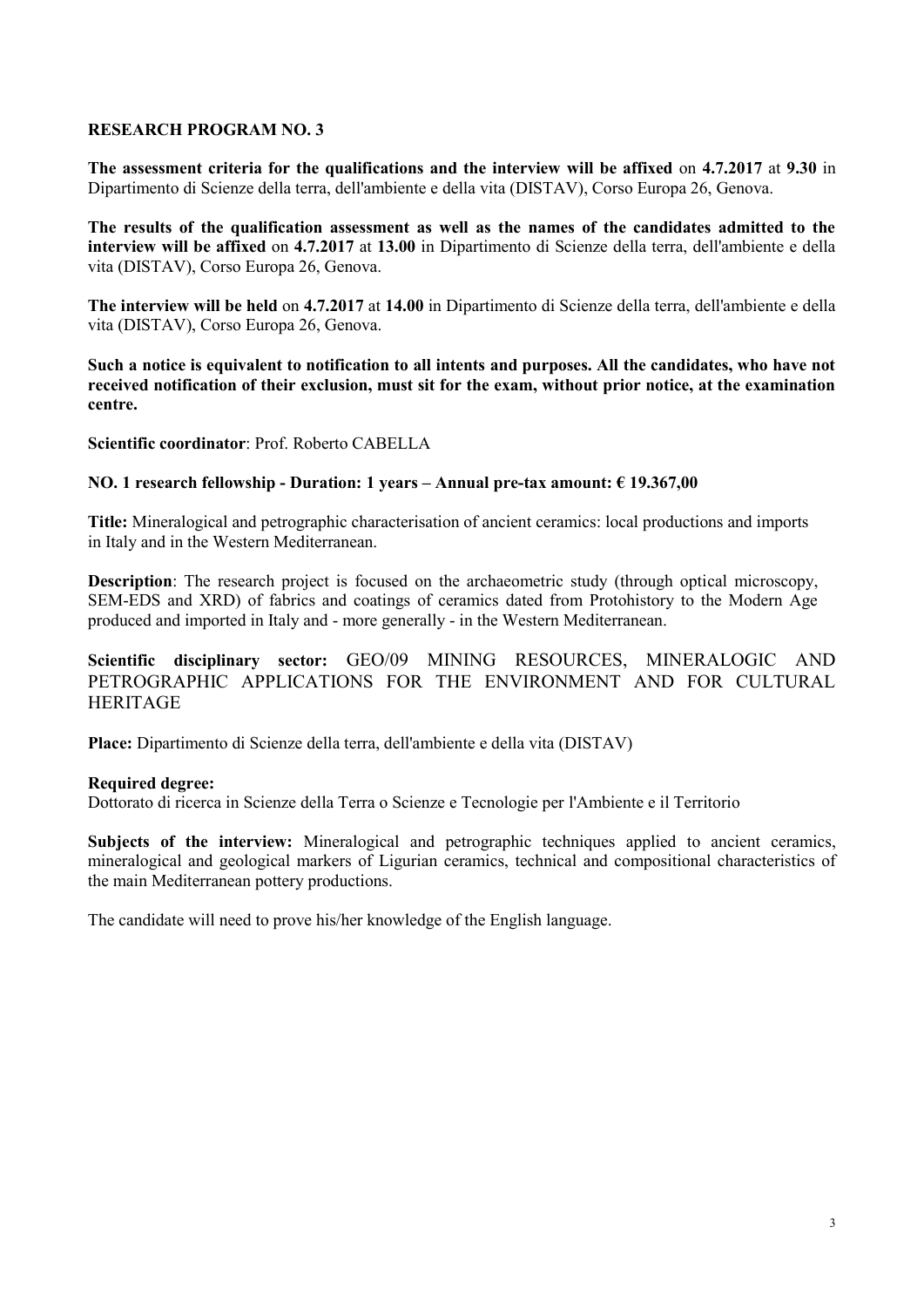**The assessment criteria for the qualifications and the interview will be affixed** on **5.7.2017** at **9.30** in Dipartimento di Scienze della terra, dell'ambiente e della vita (DISTAV), Corso Europa 26, Genova.

**The results of the qualification assessment as well as the names of the candidates admitted to the interview will be affixed** on **5.7.2017** at **13.00** in Dipartimento di Scienze della terra, dell'ambiente e della vita (DISTAV), Corso Europa 26, Genova.

**The interview will be held** on **5.7.2017** at **14.00** in Dipartimento di Scienze della terra, dell'ambiente e della vita (DISTAV), Corso Europa 26, Genova.

**Such a notice is equivalent to notification to all intents and purposes. All the candidates, who have not received notification of their exclusion, must sit for the exam, without prior notice, at the examination centre.** 

**Scientific coordinator**: Prof. Marco CAPELLO

## **NO. 1 research fellowship - Duration: 1 years – Annual pre-tax amount: € 19.367,00**

**Title:** Mycoremediation techniques on sediment samples taken from port environments in order to a possible reuse of dredged sediments. (EU Project Interreg V-A Italy France Maritime 2014-2020 "Sediterra - Lignes directrices pour le traitement des sédiments durable de l'aire de dragage Maritime").

**Description:** Under the EU Project Interreg V Italy-France Maritime 2014 - 2020 "Sediterra - Lignes directrices pour le traitement des durable sédiments de dragage de l'aire Maritime" in addition to the Community legislation study on the reuse of dredged sediments, we will use innovative techniques for cleaning marine dredged sediments in order to reuse them. DISTAV will deal with the removal of heavy metals from marine sediments coming from three Italian Ports (Cagliari, Livorno and Genoa) using mycoremediation techniques, and particularly utilizing marine fungal strains and not.

# **Scientific disciplinary sector:** GEO/12 OCEANOGRAPHY AND PHYSICS OF THE **ATMOSPHERE**

**Place:** Dipartimento di Scienze della terra, dell'ambiente e della vita (DISTAV).

**Required degree:** Dottorato di ricerca in Scienze e Tecnologie per l'Ambiente e il Territorio.

**Subjects of the interview:** Mycoremediation and use of marine fungal strains for cleaning sediments.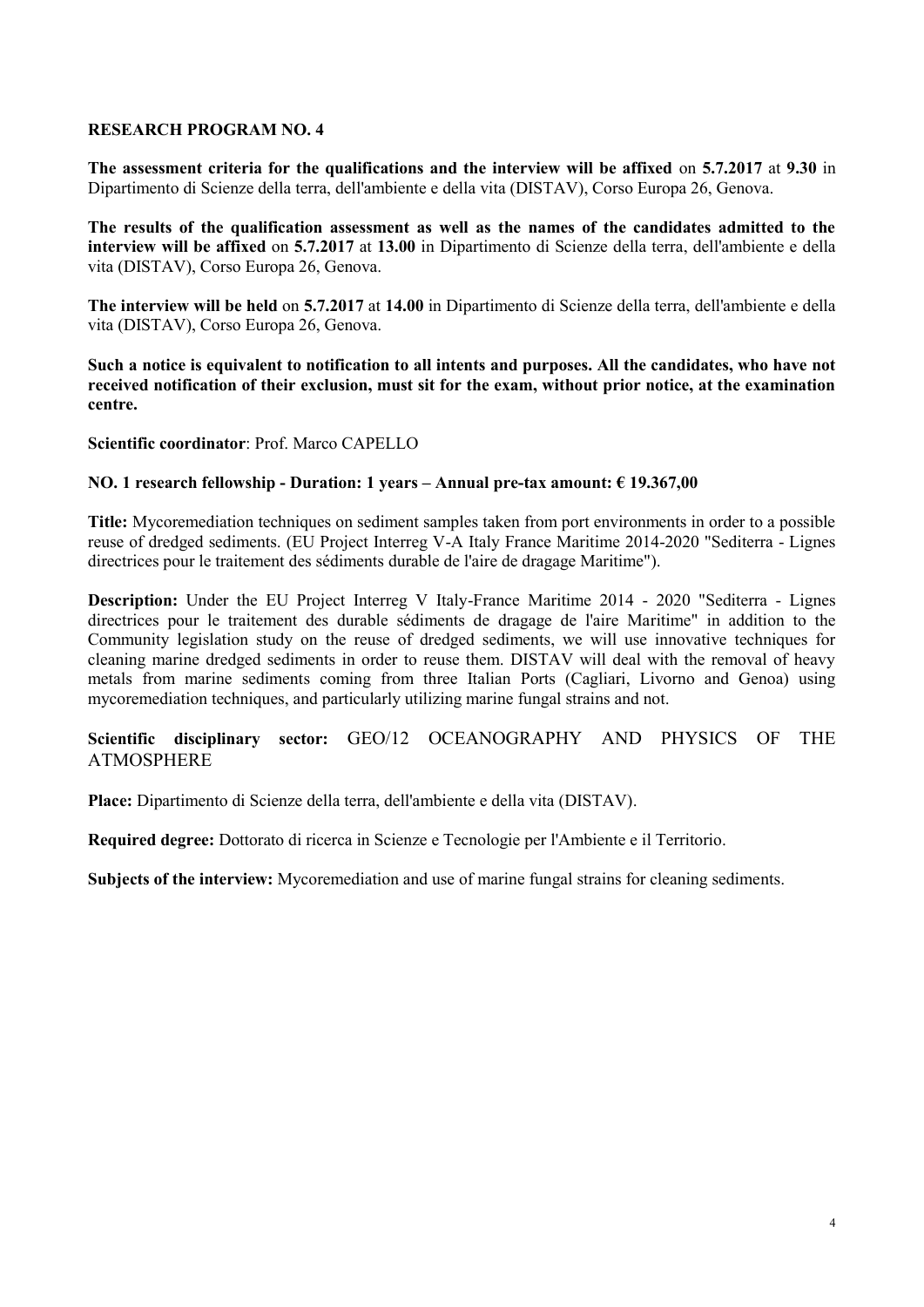**The assessment criteria for the qualifications and the interview will be affixed** on **29.6.2017** at **10.00** in Dipartimento di Ingegneria Civile, Chimica e Ambientale (DICCA), Via Montallegro 1, Genova.

**The results of the qualification assessment as well as the names of the candidates admitted to the interview will be affixed** on **29.6.2017** at **13.00** in Dipartimento di Ingegneria Civile, Chimica e Ambientale (DICCA), Via Montallegro 1, Genova.

**The interview will be held** on **30.6.2017** at **9.00** in Dipartimento di Ingegneria Civile, Chimica e Ambientale (DICCA), Via Montallegro 1, Genova.

### **Such a notice is equivalent to notification to all intents and purposes. All the candidates, who have not received notification of their exclusion, must sit for the exam, without prior notice, at the examination centre.**

*As regards candidates, who are not resident or domiciled in Italy, and those, who are resident or habitually domiciled at a distance of more than 300 Km from the selection centre, the interview, if requested, can also be held by electronic means (SKYPE video conference call), promptly contacting Prof. Massimiliano Burlando on the phone number +39010 3532509 or via the email address: massimiliano.burlando@unige.it.* 

### **Scientific coordinator**: Prof. Massimiliano BURLANDO

### **NO. 1 research fellowship - Duration: 1 years – Annual pre-tax amount: € 19.367,00**

**Title:** Anemological study of thunderstorm-induced winds.

**Description**: In the framework of the European projects "Wind and Ports" and "Wind, Ports and Sea", a wind monitoring network was established in the high Tyrrhenian ports based on sonic anemometers and wind profilers (LiDAR). The joint analysis of the measures taken by these instruments provides information on the three-dimensional spatial structure of the wind field and the temporal evolution of the meteorological phenomena that develop at the mesoscale. In the context of the activities of the Project "Wind monitoring, simulation and forecast for the smart management and safety of port, urban and territorial systems", funded by Compagnia di San Paolo, it is required to study the thunderstorm-related events recorded by means of the aforementioned monitoring network.

# **Scientific disciplinary sector:** GEO/12 OCEANOGRAPHY AND PHYSICS OF THE **ATMOSPHERE**

**Place:** Dipartimento di Ingegneria Civile, Chimica e Ambientale (DICCA)

**Required degree:** Laurea V.O. in: Fisica; Ingegneria Civile; Ingegneria per l'ambiente e il territorio; Scienze Ambientali; Scienze Geologiche.

Laurea Specialistica delle classi: 20/S Fisica; 28/S Ingegneria civile; 38/S Ingegneria per l'ambiente e il Territorio; 50/S Modellistica matematico-fisica per l'ingegneria; 66/S Scienze dell'universo; 82/S Scienze e tecnologie per l'ambiente e il territorio; 85/S Scienze geofisiche; 86/S Scienze geologiche.

Laurea Magistrale delle classi: LM-17 Fisica; LM-23 Ingegneria civile; LM-24 Ingegneria dei sistemi edilizi; LM-26 Ingegneria della sicurezza; LM-35 Ingegneria per l'ambiente e il territorio; LM-44 Modellistica matematico-fisica per l'ingegneria; LM-58 Scienze dell'universo; LM-74 Scienze e tecnologie geologiche; LM-75 Scienze e tecnologie per l'ambiente e il territorio; LM-79 Scienze geofisiche.

**Subjects of the interview**: Fundamentals of atmospheric physics and wind engineering. Basic knowledge of computer programming, the Linux operating system and Matlab and Fortran languages. Analysis and management of anemometric data bases and post-processing of meteorological measurements.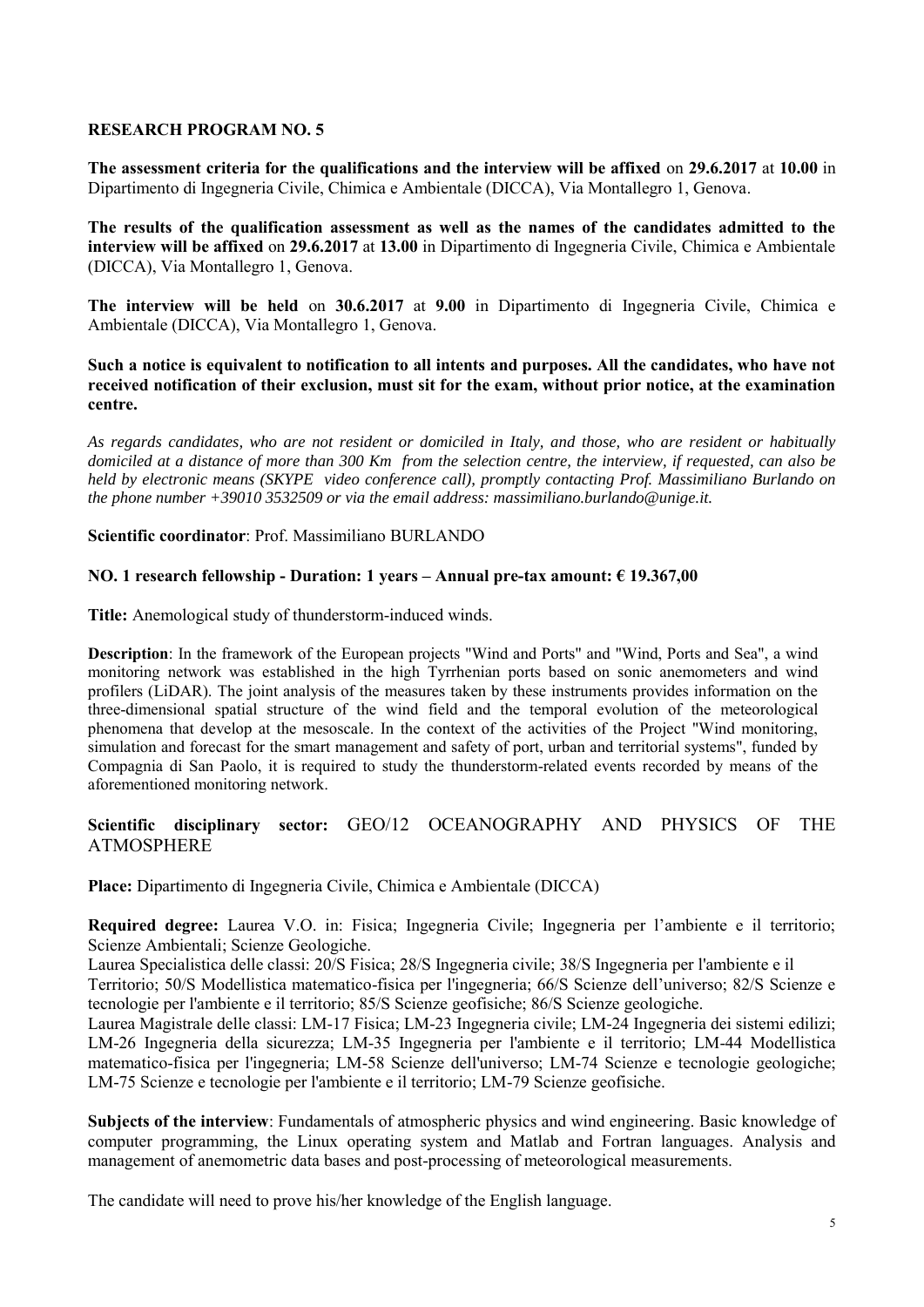# **SCIENTIFIC DISCIPLINARY AREA: BIOLOGY**

### **RESEARCH PROGRAM NO. 6**

**The assessment criteria for the qualifications and the interview will be affixed on 29.6.2017** at **10.00** Dipartimento di Farmacia (DIFAR), Sezione di Farmacologia e Tossicologia, Viale Cembrano 4, Genova.

**The results of the qualification assessment as well as the names of the candidates admitted to the interview will be affixed** on **29.6.2017** at **14.00** in Dipartimento di Farmacia (DIFAR), Sezione di Farmacologia e Tossicologia, Viale Cembrano 4, Genova.

**The interview will be held** on **29.6.2017** at **15.00** in Dipartimento di Farmacia (DIFAR), Sezione di Farmacologia e Tossicologia, Viale Cembrano 4, Genova.

**Such a notice is equivalent to notification to all intents and purposes. All the candidates, who have not received notification of their exclusion, must sit for the exam, without prior notice, at the examination centre.** 

**Scientific coordinator:** Prof. Giambattista BONANNO

#### **NO. 1 research fellowship - Duration: 1 years – Annual pre-tax amount: € 19.367.00**

**Title:** Maladaptive responses to stress: study of the mechanisms to uncover new therapeutic targets in neuropsychiatric diseases.

**Description:** Detection of stress contribution to neuropsychiatric diseases is essential to identify ethiopathogenesis and possible innovative therapeutic strategies. To identify the basis of individual responses, this project will address the stress-induced cellular and molecular changes of GABA and glutamate transmission in neurons and astrocytes of rat prefrontal and frontal cortex (PFC/FC), focusing on vulnerable and resilient animals. The project will study: a) changes of neuro- and glio-transmitter release in PFC/FC during time after stress application; b) short- and long-term modifications correlating with vulnerability and resilience to stress: c) the mechanisms at the basis of the responses observed in vulnerable and resilient animals.

### **Scientific disciplinary sector:** BIO/14 PHARMACOLOGY

**Place:** Dipartimento di Farmacia (DIFAR)

#### **Required degree:**

Laurea Magistrale della classe LM-13 Farmacia e Farmacia Industriale

**Subjects of the interview:** Cellular and molecular mechanisms of neuronal and glial transmission. Brain region dissection techniques for the preparation purification of subcellular neuronal and glial particles. Preparation of primary neuron and astrocyte cell cultures. Neuro- and glio-transmitter release techniques. Measurement of endogenous neuro- and glio-transmitters and of the main second messengers. Cellular and molecular biology techniques for the determination of intracellular calcium and other presynaptic parameters, of release mechanisms, of activation/inhibition pathways of exocytotic mechanisms. Behavioural techniques for acute and chronic mild stress application and for vulnerability and resilience determination.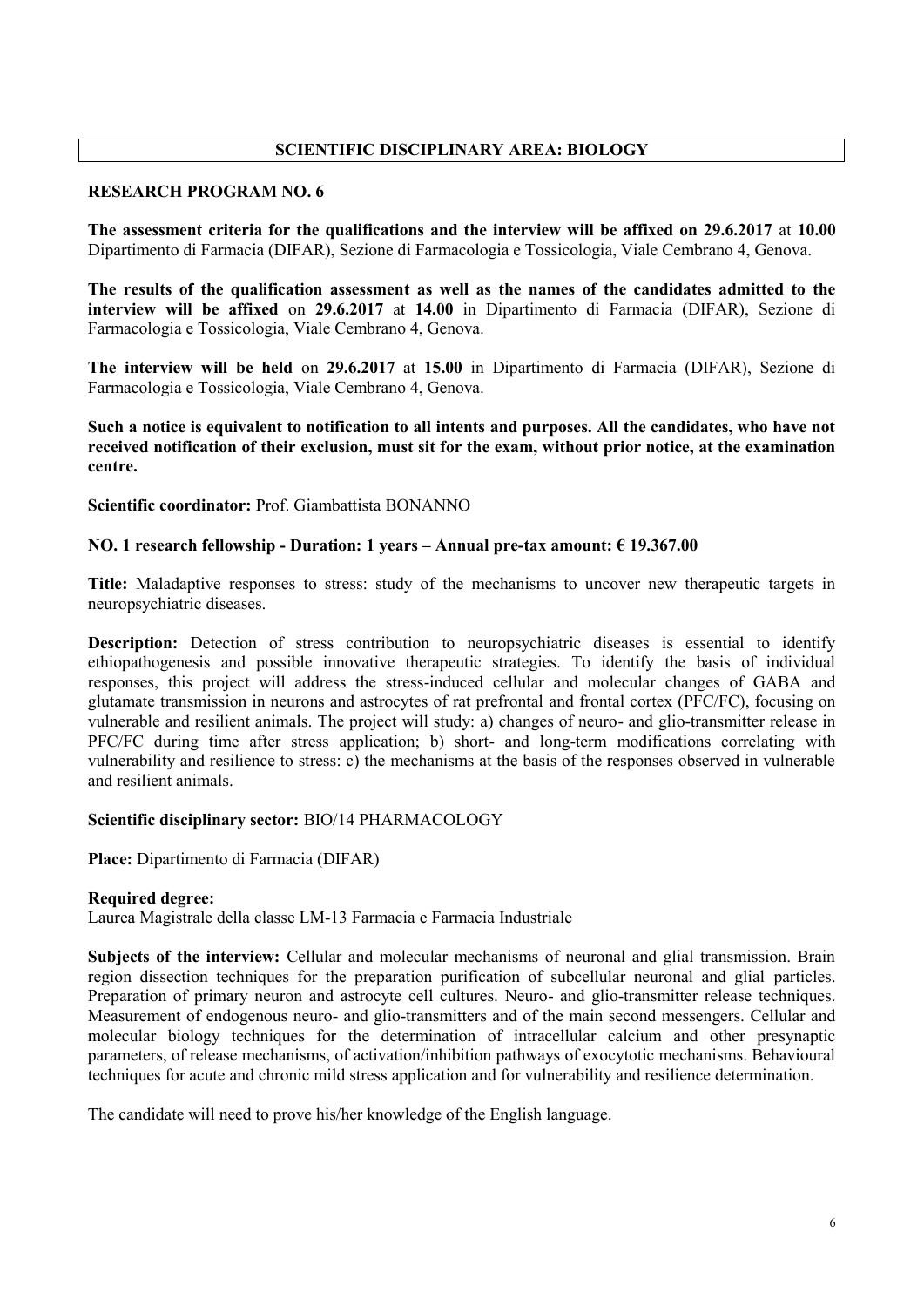# **SCIENTIFIC DISCIPLINARY AREA: MEDICINE**

### **RESEARCH PROGRAM NO. 7**

**The assessment criteria for the qualifications and the interview will be affixed** on **3.7.2017** at **9.00** in Dipartimento di Neuroscienze, Riabilitazione, Oftalmologia, Genetica e Scienze Materno-infantili (DINOGMI), Istituto Gaslini, via G. Gaslini 5, Padiglione 16, primo piano, Genova.

**The results of the qualification assessment as well as the names of the candidates admitted to the interview will be affixed** on **3.7.2017** at **12.00** in Dipartimento di Neuroscienze, Riabilitazione, Oftalmologia, Genetica e Scienze Materno-infantili (DINOGMI), Istituto Gaslini, via G. Gaslini 5, Padiglione 16, primo piano, Genova.

**The interview will be held** on **3.7.2017** at **12.15** in Dipartimento di Neuroscienze, Riabilitazione, Oftalmologia, Genetica e Scienze Materno-infantili (DINOGMI), Istituto Gaslini, via G. Gaslini 5, Padiglione 16, primo piano, Genova.

**Such a notice is equivalent to notification to all intents and purposes. All the candidates, who have not received notification of their exclusion, must sit for the exam, without prior notice, at the examination centre.** 

**Scientific coordinator:** Prof. Aldamaria PULITI

## **NO.1 research fellowship - Duration: 1 year – Annual pre-tax amount: € 19.367.00**

**Title**: Analysis of the molecular bases of ataxia development through the study of the mutant Grm1crv4, a mouse model of SCAR13 ataxia.

**Description:** Spinocerebellar ataxia, autosomic recessive 13 (SCAR13) is a rare form of ataxia with onset in infancy. A spontaneous mouse mutation inactivating the Grm1 gene, coding for the mGluR1 receptor, induces in the mouse a neurological phenotype similar to that observed in SCAR13 affected patients. The study of this mouse model is important for characterizing the molecular bases of SCAR13 and for defining novel therapeutic approaches for this disorder. The specific aim of the research is to identify compensatory molecular mechanisms caused by the absence of mGluR1 receptors at synaptic level with the final goal of identifying possible therapeutic targets.

# **Scientific disciplinary sector:** MED/03 MEDICAL GENETICS

**Place**: Dipartimento di Neuroscienze, Riabilitazione, Oftalmologia, Genetica e Scienze Materno-Infantili (DINOGMI)

### **Required degree:**

Laurea Magistrale della classe LM-6 Biologia

### **Subjects of the interview:**

To describe strategies and different steps of a research aimed at investigating gene expression variations at synaptic level, particularly those induced by the absence of mGluR1 receptors in the mouse; mouse genotyping, breeding strategies and techniques for maintaining colonies of mouse genetic models; tests for the analysis of mouse behavioural and of motor coordination activity; main techniques for evaluating gene expression.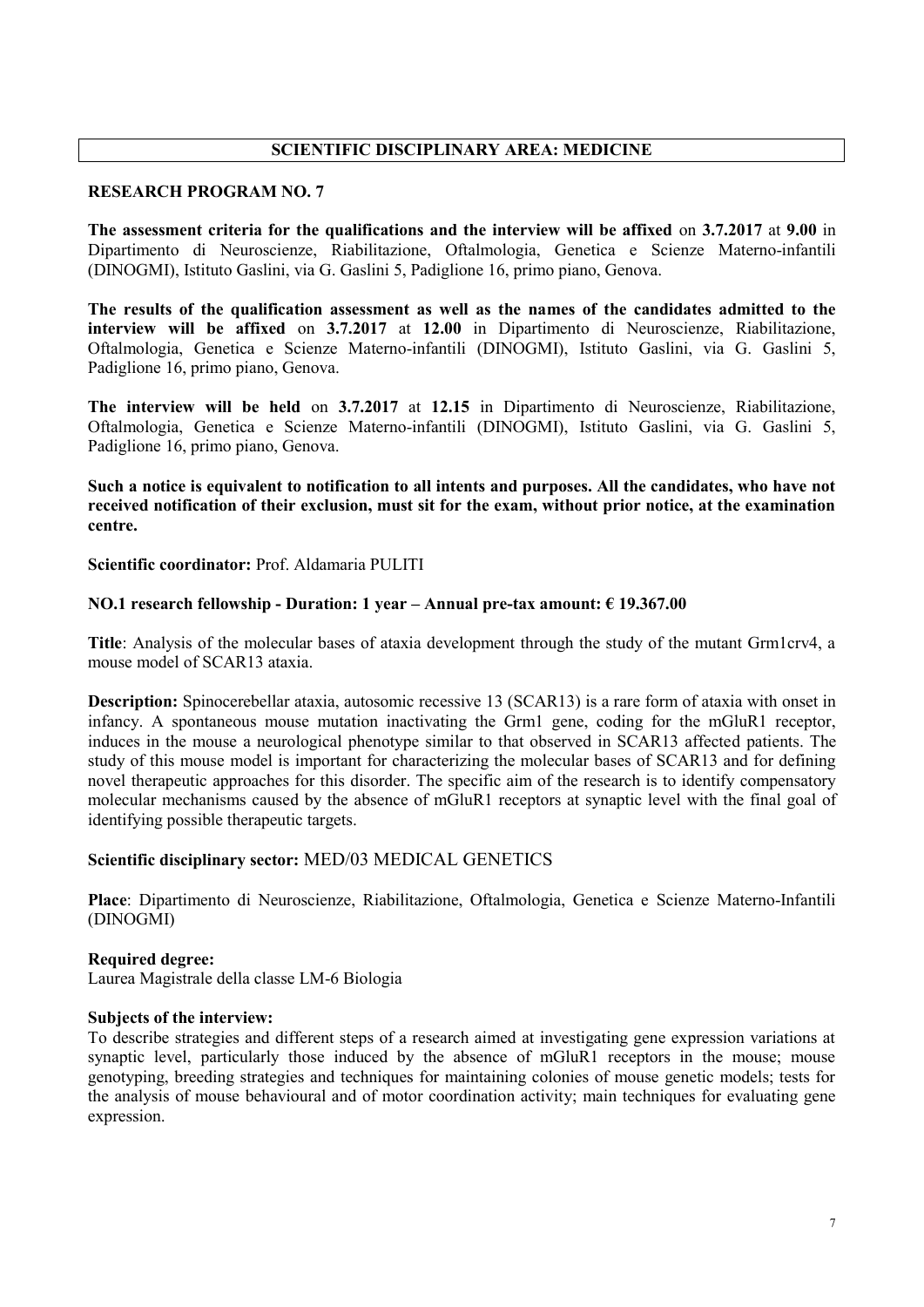**The assessment criteria for the qualifications and the interview will be affixed** on **5.10.2017** at **9.00** in Dipartimento di Medicina Interna e specialità mediche (DIMI), Direzione/Amministrazione, Viale Benedetto XV 6, Genova.

**The results of the qualification assessment as well as the names of the candidates admitted to the interview will be affixed** on **5.10.2017** at **12.00** in Dipartimento di Medicina Interna e specialità mediche (DIMI), Direzione/Amministrazione, Viale Benedetto XV 6, Genova.

**The interview will be held** on **5.10.2017** at **12.30** in Dipartimento di Medicina Interna e specialità mediche (DIMI), Direzione/Amministrazione, Viale Benedetto XV 6, Genova.

**Such a notice is equivalent to notification to all intents and purposes. All the candidates, who have not received notification of their exclusion, must sit for the exam, without prior notice, at the examination centre.** 

**Scientific coordinator:** Prof. Carlo Alessio NENCIONI

### **NO.1 research fellowship - Duration: 1 year – Annual pre-tax amount: € 19.367.00**

**Title**: Preclinical validation of extracellular nicotinamide phosphoribosyltransferase as a target for treating breast cancer.

**Description**: In the context of the project "Preclinical validation of extracellular nicotinamide phosphoribosyltransferase as a target for treating breast cancer" sponsored by the Italian Association for Cancer Research (AIRC), the successful candidate will have to apply to studies of the phenotype (welfare and tumorigenesis) of C57B6 MMTV-PyMT<sup>+/+</sup>/Nampt<sup>+/-</sup> vs. C57B6 MMTV-PyMT<sup>+/+</sup>/Nampt<sup>+/+</sup> mice. He/she shall also conduct in vitro studies assessing the role of secreted NAMPT in the process of epithelial cell transformation.

### **Scientific disciplinary sector:** MED/09 INTERNAL MEDICINE

**Place**: Dipartimento di Medicina Interna e specialità mediche (DIMI)

### **Required degree:**

#### Dottorato di ricerca in Medicina Traslazionale in Oncologia ed Ematologia

Laurea Magistrale della classe LM-6 Biologia o lauree equivalenti secondo il precedente ordinamento. Il Dottorato di ricerca in Medicina Traslazionale in Oncologia ed Ematologia sarà considerato come titolo preferenziale per la procedura concorsuale\*

### **Subjects of the interview:**

Role of NAMPT in cancer, mouse models of breast cancer, mechanisms of epithelial-to-mesenchymal transition.

*\* Required degree modified with Chancellor Decree n. 1941 dated 1/6/2017*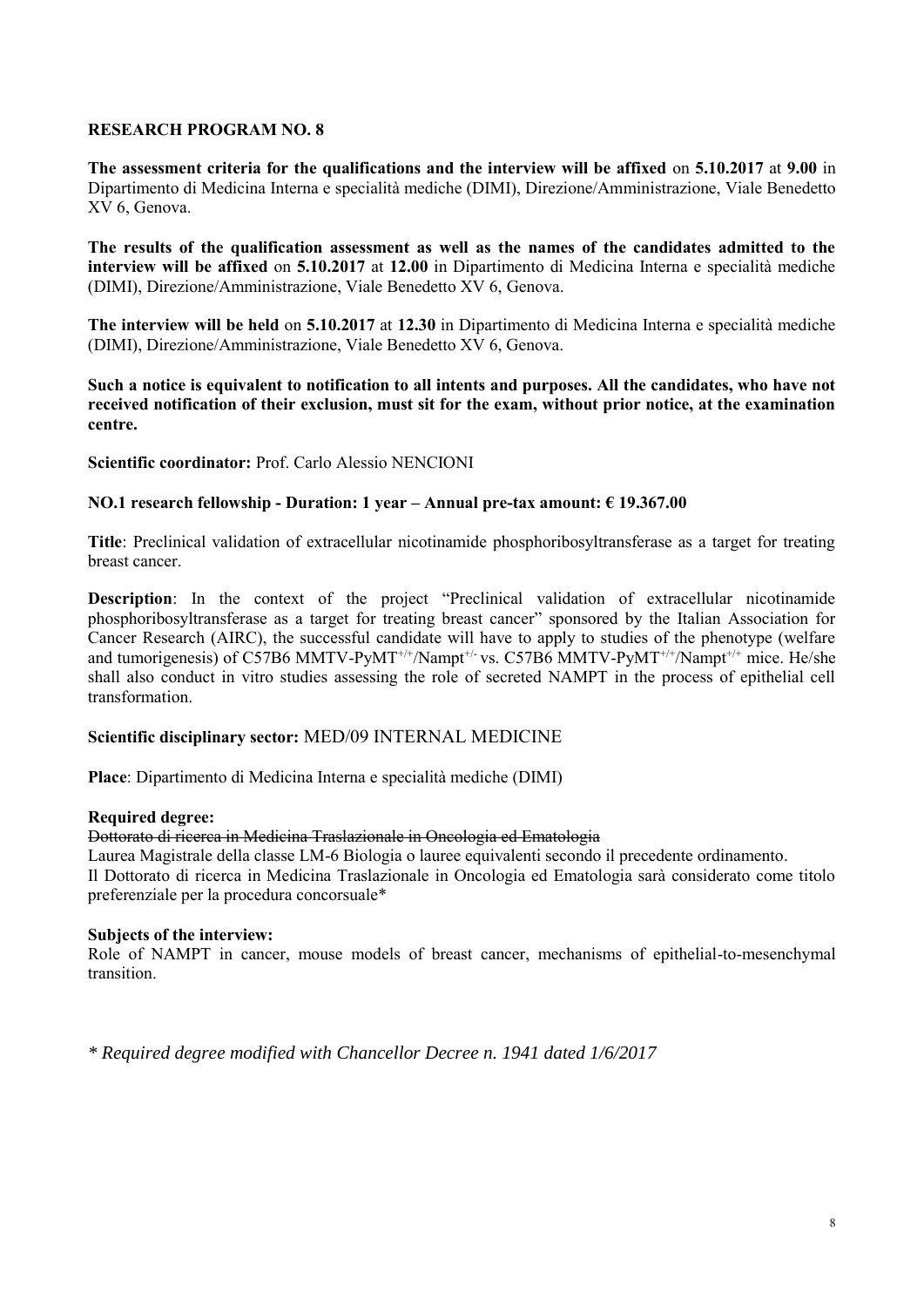**The assessment criteria for the qualifications and the interview will be affixed** on **6.10.2017** at **9.00** in Dipartimento di Medicina Interna e specialità mediche (DIMI), Direzione/Amministrazione, Viale Benedetto XV 6, Genova.

**The results of the qualification assessment as well as the names of the candidates admitted to the interview will be affixed** on **6.10.2017** at **12.00** in Dipartimento di Medicina Interna e specialità mediche (DIMI), Direzione/Amministrazione, Viale Benedetto XV 6, Genova.

**The interview will be held** on **6.10.2017** at **12.30** in Dipartimento di Medicina Interna e specialità mediche (DIMI), Direzione/Amministrazione, Viale Benedetto XV 6, Genova.

**Such a notice is equivalent to notification to all intents and purposes. All the candidates, who have not received notification of their exclusion, must sit for the exam, without prior notice, at the examination centre.** 

**Scientific coordinator:** Prof. Carlo Alessio NENCIONI

### **NO.1 research fellowship - Duration: 1 year – Annual pre-tax amount: € 19.367.00**

**Title**: Study of the role of secreted nicotinamide phosphoribosyltransferase (NAMPT) in the efficacy and in the toxicity of chemotherapy for breast cancer.

**Description**: The successful candidate will have to apply to the study of the role of secreted NAMPT in cancer cell vs. healthy cell resistance to chemotherapy. He/she shall also measure the levels of secreted NAMPT in patients undergoing chemotherapy while on a fasting-mimicking diet vs. an ad-libitum diet.

# **Scientific disciplinary sector:** MED/09 INTERNAL MEDICINE

**Place**: Dipartimento di Medicina Interna e specialità mediche (DIMI)

### **Required degree:**

Dottorato di ricerca in Immunologia Clinica e Sperimentale

### **Subjects of the interview:**

Role of NAMPT in cancer, mechanisms of epithelial-to-mesenchymal transition, role of fasting in cancer treatment.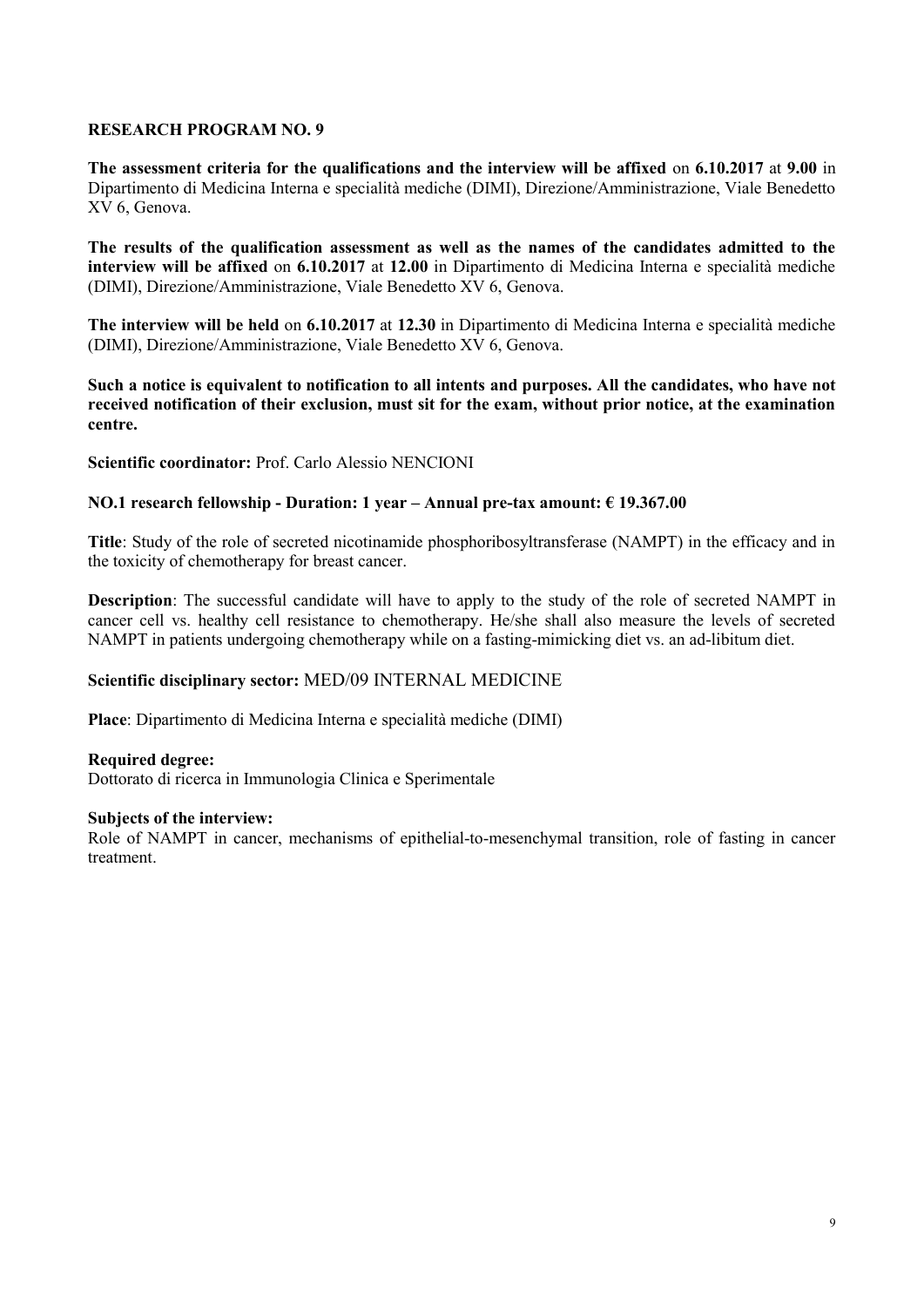**The assessment criteria for the qualifications and the interview will be affixed** on **29.6.2017** at **10.00** in Dipartimento di Medicina Interna e specialità mediche (DIMI), Viale Benedetto XV 6, Genova.

**The results of the qualification assessment as well as the names of the candidates admitted to the interview will be affixed** on **29.6.2017** at **14.00** in Dipartimento di Medicina Interna e specialità mediche (DIMI), Viale Benedetto XV 6, Genova.

**The interview will be held** on **29.6.2017** at **15.30** in Dipartimento di Medicina Interna e specialità mediche (DIMI), Viale Benedetto XV 6, Genova.

**Such a notice is equivalent to notification to all intents and purposes. All the candidates, who have not received notification of their exclusion, must sit for the exam, without prior notice, at the examination centre.** 

**Scientific coordinator:** Prof. Giacomo GARIBOTTO

### **NO.1 research fellowship - Duration: 1 year – Annual pre-tax amount: € 19.367.00**

**Title**: Toll like receptors (TLRs), innate immunity and diabetic nephropathy.

**Description**: TLRs are a family of innate immunity receptors which mediate signal transduction pathways through the transcription factors that regulate the expression of proinflammatory molecules. TLRs are activated by endogenous signals of tissue injury and are involved in the pathogenesis of many inflammatory conditions, such as ischemia-reperfusion injury, atherogenesis, and immune-mediated diseases. TLRs are expressed on leukocytes and nonimmune cells, including native kidney cells. TLRs activate the NF-ĸB pathway and draw the production of proinflammatory molecules, and the upregulation of cell surface molecules. TLR4 is upregulated in vitro by high glucose in monocytes and increased TLR2 and TLR4 expression has been observed in monocytes from patients with type 2 diabetes.

This study is designed to investigate whether that innate immunity and TLRs play a role in its development and progression in diabetic nephropathy.

### **Scientific disciplinary sector:** MED/14 NEPHROLOGY

**Place**: Dipartimento di Medicina Interna e specialità mediche (DIMI)

### **Required degree:**

Dottorato di ricerca in Biologia e fisiopatologia cardiaca, vascolare, renale e metabolica.

Subjects of the interview: Innate immunity and the kidney, cell senescence and apoptosis, diabetic nephropathy, physiology of glucose reabsorption in the proximal tubule, implications of inhibition of glucose reabsorption in the proximal tubule in diabetic nephropathy.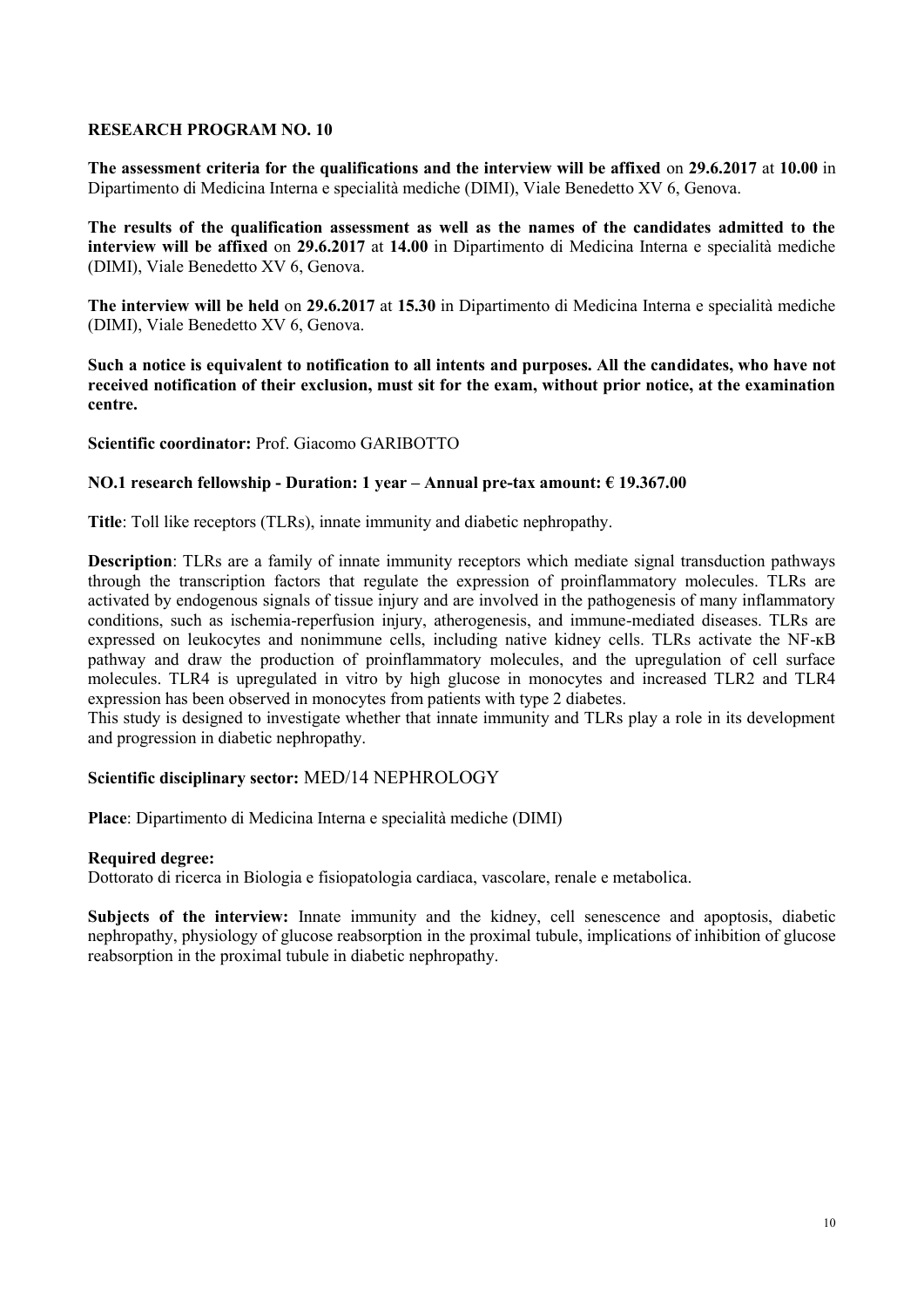**The assessment criteria for the qualifications and the interview will be affixed on 5.7.2017** at **9.00** in Clinica Malattie Infettive (DISSAL), IRRCS AOU San Martino-IST, Padiglione di Patologie Complesse, piano meno uno, Largo Rosanna Benzi 10, Genova.

**The results of the qualification assessment as well as the names of the candidates admitted to the interview will be affixed** on **5.7.2017** at **12.00** in Clinica Malattie Infettive (DISSAL), IRRCS AOU San Martino-IST, Padiglione di Patologie Complesse, piano meno uno, Largo Rosanna Benzi 10, Genova.

**The interview will be held** on **5.7.2017** at **13.00** in Clinica Malattie Infettive (DISSAL), IRRCS AOU San Martino-IST, Padiglione di Patologie Complesse, piano meno uno, Largo Rosanna Benzi 10, Genova.

**Such a notice is equivalent to notification to all intents and purposes. All the candidates, who have not received notification of their exclusion, must sit for the exam, without prior notice, at the examination centre.** 

**Scientific coordinator:** Prof. Claudio VISCOLI

## **NO.1 research fellowship - Duration: 1 year – Annual pre-tax amount: € 19.367.00**

**Title:** HCV chronic hepatitis: clinical outcome of new treatment strategies and pharacovigilance*.*

**Description:** After the arrival of boceprevir and telaprevir, several direct active agents (DAA) active against HCV have become available: sofosbuvir, sofosbuvir/ledipasvir, ombitasvir/paritaprevir/ritonavir, dasabuvir and daclatasvir. Other DAA like grazoprevir, elbitasvir, velpatasvir will arrive soon.

AIFA decided to reimburse treatment to patients at high risk for complication of HCV infection first. In the next future, the Italian Health System will dispense DAA also for people with mild HCV disease. The aim of the project is to evaluate the efficacy and safety profile of DAA in a real-life cohort. All the activities will be ruled out at the Infectious Diseases Clinic of the Department of Health Sciences (DISSAL), University of Genoa, and IRCCS San Martino-IST

# **Scientific disciplinary sector:** MED/17 INFECTIOUS DISEASES

**Place:** Dipartimento di scienze della salute (DISSAL)

### **Required degree:**

Specializzazione in Patologia Clinica con adeguata esperienza di ricerca e raccolta dati nel campo dell'epatite C \*.

**Subjects of the interview:** HCV infection: risk factors, clinical features, diagnosis and therapeutic approach. Informatic knowledge: operative systems useful for collecting data (Microsoft Windows XP and others), data analysis tools like Microsoft Word, Excel and Power Point; medical research through pubmed and other searchengines; ability to use Medinfo, platform created by DIBRIS for collecting data on patient with HIV and viral hepatitis that received approval of the ethic committee of the Ligurian Region and is currently used in Liguria.

*\* Required degree modified with Chancellor Decree n. 1779 dated 22/5/2017*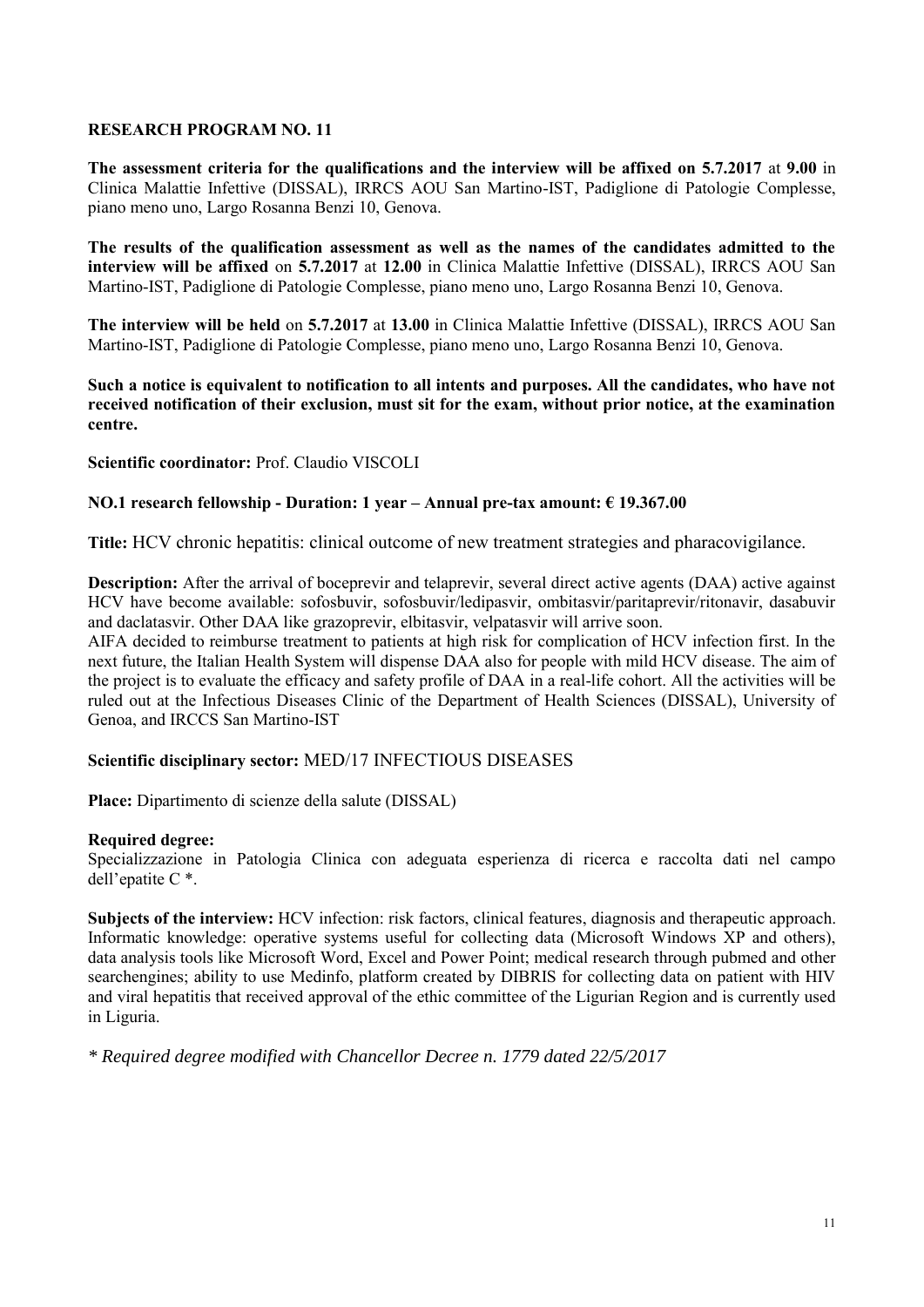**The assessment criteria for the qualifications and the interview will be affixed on 5.7.2017** at **9.30** in IRCCS AOU San Martino-IST, Ambulatorio Neurofisiologia, Padiglione Specialità Fondi Ponente, Largo Benzi 10, Genova.

**The results of the qualification assessment as well as the names of the candidates admitted to the interview will be affixed** on **5.7.2017** at **12.30** in IRCCS AOU San Martino-IST, Ambulatorio Neurofisiologia, Padiglione Specialità Fondi Ponente, Largo Benzi 10, Genova.

**The interview will be held** on **5.7.2017** at **15.30** in IRCCS AOU San Martino-IST, Ambulatorio Neurofisiologia, Padiglione Specialità Fondi Ponente, Largo Benzi 10, Genova.

**Such a notice is equivalent to notification to all intents and purposes. All the candidates, who have not received notification of their exclusion, must sit for the exam, without prior notice, at the examination centre.** 

**Scientific coordinator:** Prof. Flavio Mariano NOBILI

### **NO.1 research fellowship - Duration: 1 year – Annual pre-tax amount: € 19.367.00**

**Title:** Predictors of cognitive decline in patients with a diagnosis of de novo Parkinson's disease: clinical use of biomarkers.

**Description:** Prospective study in a group of drug-naïve patients diagnosed with de novo Parkinson's disease aimed at defining the best predictors of cognitive worsening among the following: clinical features, neuropsychological features, resting EEG and dopamine transporter (DAT) imaging.

After baseline evaluations, the patients (grouped into clinical subtypes, i.e., mainly motor, diffuse/malignant and intermediate) will be followed-up with clinical and neuropsychological evaluations, in order to verify which among baseline investigations can predict with the best accuracy the cognitive outcome.

### **Scientific disciplinary sector:** MED/26 NEUROLOGY

**Place:** Dipartimento di Neuroscienze, Riabilitazione, Oftalmologia, Genetica e Scienze Maternoinfantili (DINOGMI)

### **Required degree:**

Laurea V.O. in Medicina e Chirurgia Laurea Specialistica della classe 46/S Medicina e Chirurgia Laurea Magistrale della classe LM-41 Medicina e Chirurgia

**Subjects of the interview:** Biomarkers of cognitive decline and movement disorders, with particular attention to Parkinson's disease and parkinsonisms. REM Behaviour Disorders: how to diagnose them with certainty. Clinical and neuropsychological aspects of cognitive decline in Parkinson's disease. Quantitative EEG features in cognitive decline and the use of neuroimaging in Parkinson's disease, with regard to the cerebral FDG-PET data and DAT-SPECT.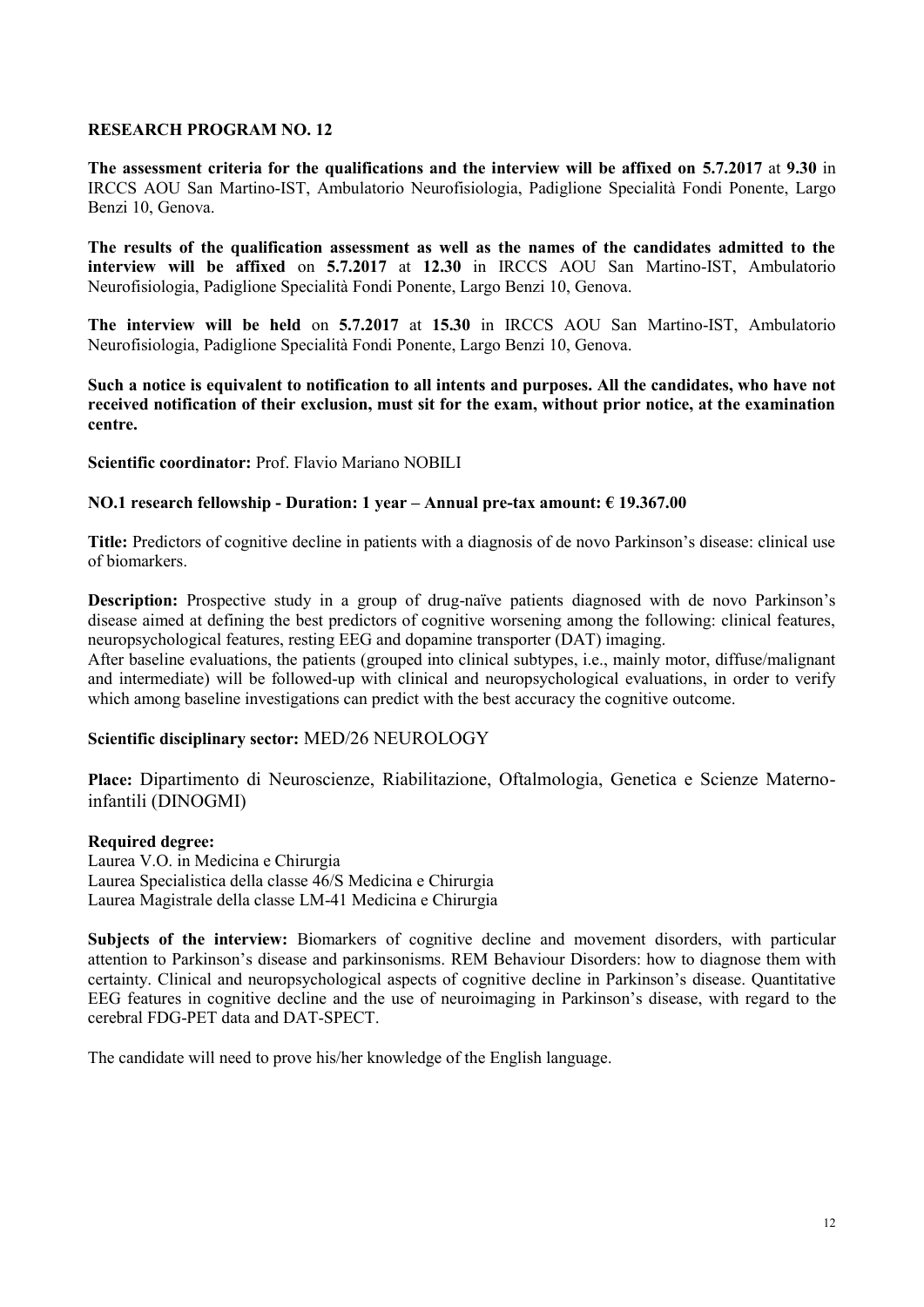**The assessment criteria for the qualifications and the interview will be affixed** on **30.6.2017** at **9.00** in DINOGMI, Clinica Neurologica, Largo Paolo Daneo 3, Genova.

**The results of the qualification assessment as well as the names of the candidates admitted to the interview will be affixed** on **30.6.2017** at **12.00** in DINOGMI, Clinica Neurologica, Largo Paolo Daneo 3, Genova.

**The interview will be held** on **30.6.2017** at **12.30** in DINOGMI, Clinica Neurologica, Largo Paolo Daneo 3, Genova.

**Such a notice is equivalent to notification to all intents and purposes. All the candidates, who have not received notification of their exclusion, must sit for the exam, without prior notice, at the examination centre.** 

**Scientific coordinator:** Prof. Giovanni Luigi MANCARDI

### **NO.1 research fellowship - Duration: 1 year – Annual pre-tax amount: € 23.250,00**

**Title**: Study and realization of a portable prototype of a microwave imaging device for the differential diagnosis of ischemic and hemorrhagic stroke.

**Description**: Stroke can be due to an occlusion (ischemic stroke) or to a rupture of an artery (hemorrhagic stroke),The differential diagnosis is carried out usually by TC The present project has the aim to construct a prototype of a microwave device, that is portable and can make the differential diagnosis between ischemic and hemorrhagic stroke. The device uses microwave-based techniques and one or more receiving antennas. The project is carried out with the electrical department of the University of Genova (DITEN). Patients with stroke will be evaluated with conventional TC and with a microwave imaging device.

### **Scientific disciplinary sector:** MED/26 NEUROLOGY

**Place**: Dipartimento di Neuroscienze, Riabilitazione, Oftalmologia, Genetica e Scienze Materno-infantili (DINOGMI)

### **Required degree:**

Laurea V.O. in Medicina e Chirurgia Laurea Specialistica della classe 46/S Medicina e Chirurgia Laurea Magistrale della classe LM-41 Medicina e Chirurgia

### **Subjects of the interview:**

Clinical aspects and physiopathology of stroke.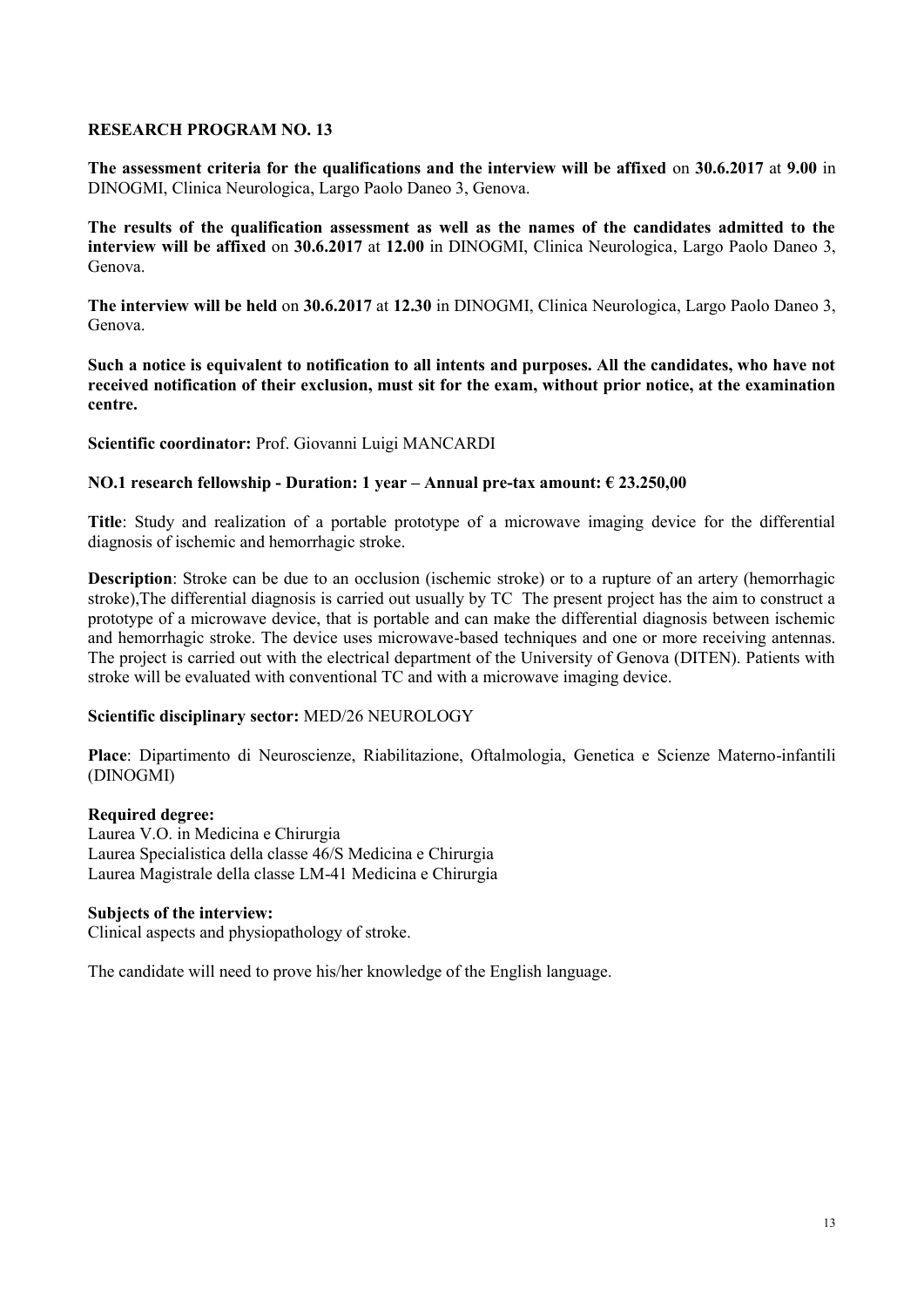**The assessment criteria for the qualifications and the interview will be affixed** on **30.6.2017** at **10.00** in Dipartimento di Neuroscienze, Riabilitazione, Oftalmologia, Genetica e Scienze Materno-infantili (DINOGMI), Clinica Neurologica, via Largo Paolo Daneo 3, Genova.

**The results of the qualification assessment as well as the names of the candidates admitted to the interview will be affixed** on **30.6.2017** at **13.00** in Dipartimento di Neuroscienze, Riabilitazione, Oftalmologia, Genetica e Scienze Materno-infantili (DINOGMI), Clinica Neurologica, via Largo Paolo Daneo 3, Genova.

**The interview will be held** on **30.6.2017** at **13.30** in Dipartimento di Neuroscienze, Riabilitazione, Oftalmologia, Genetica e Scienze Materno-infantili (DINOGMI), Clinica Neurologica, via Largo Paolo Daneo 3, Genova.

**Such a notice is equivalent to notification to all intents and purposes. All the candidates, who have not received notification of their exclusion, must sit for the exam, without prior notice, at the examination centre.** 

#### **Scientific coordinator:** Prof. Giovanni Luigi MANCARDI

#### **NO.1 research fellowship - Duration: 1 year – Annual pre-tax amount: € 19.367.00**

**Title**: Spinal cord metabolism in Amyotrophic Lateral Sclerosis: a FDG PET-CT study.

**Description**: Aim of the study is to develop a software able to evaluate spinal cord (SC) morphology and function based on data obtained from FDG PET co-registerd with CT in patients affected by Amyotrophic Lateral Sclerosis (ALS) and non neurological controls. Based on literature data suggesting functional differences in brain of ALS patients, we hypothesise that glucose metabolism might differentiate different tracts of SC in ALS. A computational tool will be developed to identify spinal canal and SC and its structure, volume, density and metabolism, their possible differences between patient and controls and verify any correlations with clinical data and disease evolution.

### **Scientific disciplinary sector:** MED/26 NEUROLOGY

**Place**: Dipartimento di Neuroscienze, Riabilitazione, Oftalmologia, Genetica e Scienze Materno-infantili (DINOGMI).

#### **Required degree:**

Specializzazione in Medicina Fisica e Riabilitativa, con adeguata produzione scientifica derivante da attività di ricerca nel settore delle malattie neuromuscolari.

#### **Subjects of the interview:**

Neurodegenerative diseases: clinic and etiopathogenesis. Neuroradiology and elements of nuclear medicine in Amyotrophic Lateral Sclerosis.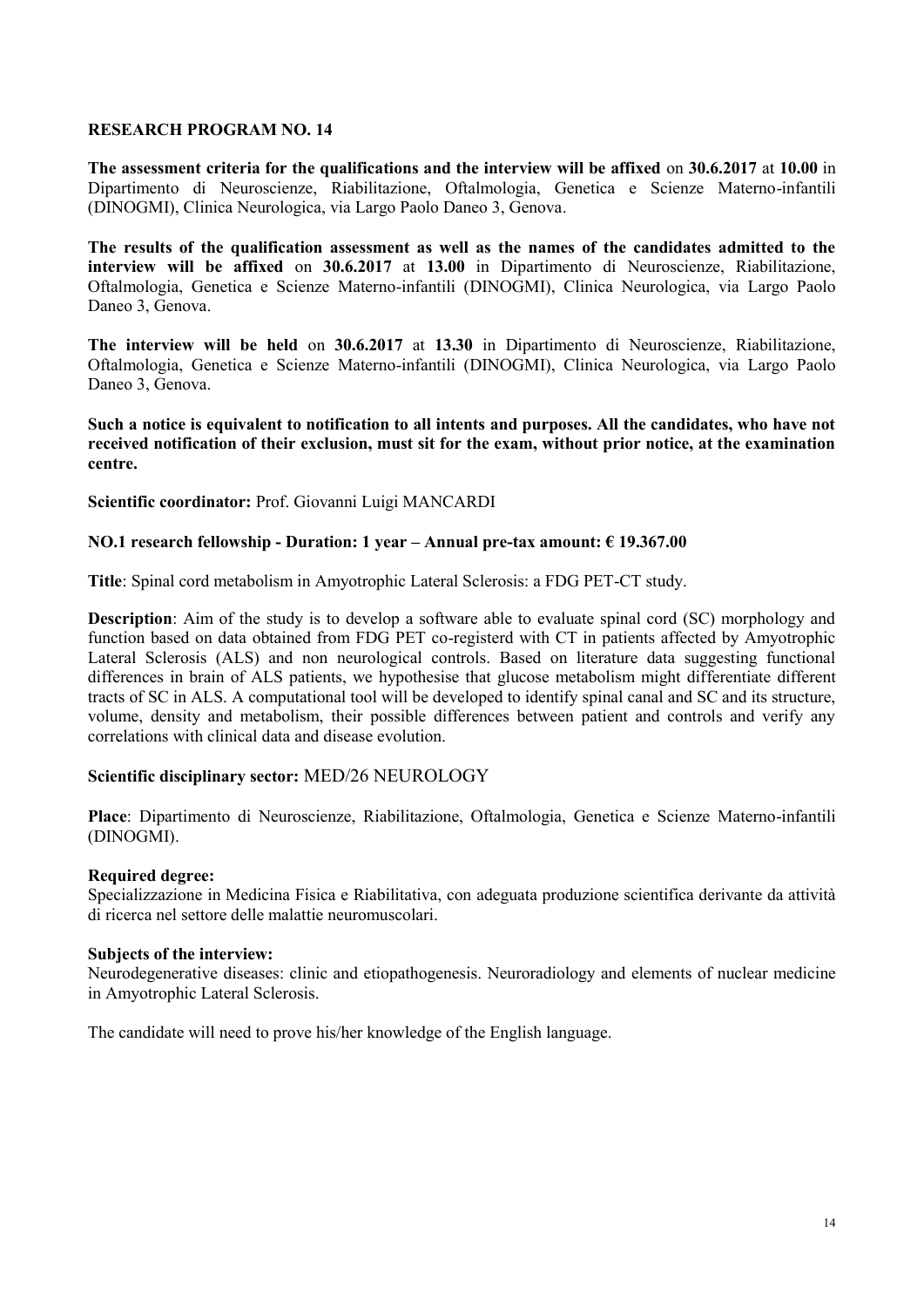**The assessment criteria for the qualifications and the interview will be affixed** on **5.7.2017** at **10.00** in Dipartimento di Neuroscienze, Riabilitazione, Oftalmologia, Genetica e Scienze Materno-infantili (DINOGMI), Largo Paolo Daneo 3, Genova.

**The results of the qualification assessment as well as the names of the candidates admitted to the interview will be affixed** on **5.7.2017** at **13.00** in Dipartimento di Neuroscienze, Riabilitazione, Oftalmologia, Genetica e Scienze Materno-infantili (DINOGMI), Largo Paolo Daneo 3, Genova.

**The interview will be held** on **5.7.2017** at **16.00** in Dipartimento di Neuroscienze, Riabilitazione, Oftalmologia, Genetica e Scienze Materno-infantili (DINOGMI), Largo Paolo Daneo 3, Genova.

**Such a notice is equivalent to notification to all intents and purposes. All the candidates, who have not received notification of their exclusion, must sit for the exam, without prior notice, at the examination centre.** 

**Scientific coordinator:** Prof. Antonio UCCELLI

## **NO.1 research fellowship - Duration: 1 year – Annual pre-tax amount: € 19.367.00**

**Title**: Exosome-shuttled miRNAs as mediators of the therapeutic effect of mesenchymal stem cells in ALS.

**Description:** ALS is characterized by neuroinflammation in which activated glial cells play a prominent role. We postulate that MSC ameliorate clinical murine ALS in part via modulation of glial phenotype through specific RNAs shuttled by exosomes present in their secretome.

We want to confirm in vitro and in vivo that MSC-derived exosomes can modulate neuroinflammation at the level of both microglia and astrocytes. Thus, we expect to identify the miRNAs possibly involved in the modulation of astrocyte phenotype and neurotoxicity that are shuttled by MSC-derived exosomes, to determine the inflammatory pathways targeted by miRNAs and to verify in vivo the modulatory ability of MSC-derived exosomes on SOD1G93A astrocytes.

### **Scientific disciplinary sector:** MED/26 NEUROLOGY

**Place**: Dipartimento di Neuroscienze, Riabilitazione, Oftalmologia, Genetica e Scienze Materno-Infantili (DINOGMI).

### **Required degree:**

Laurea Magistrale della classe LM-6 Biologia.

### **Subjects of the interview:**

Neuroinflammation, neurodegenerative diseases, microRNAs biology, Mesenchymal stem cells.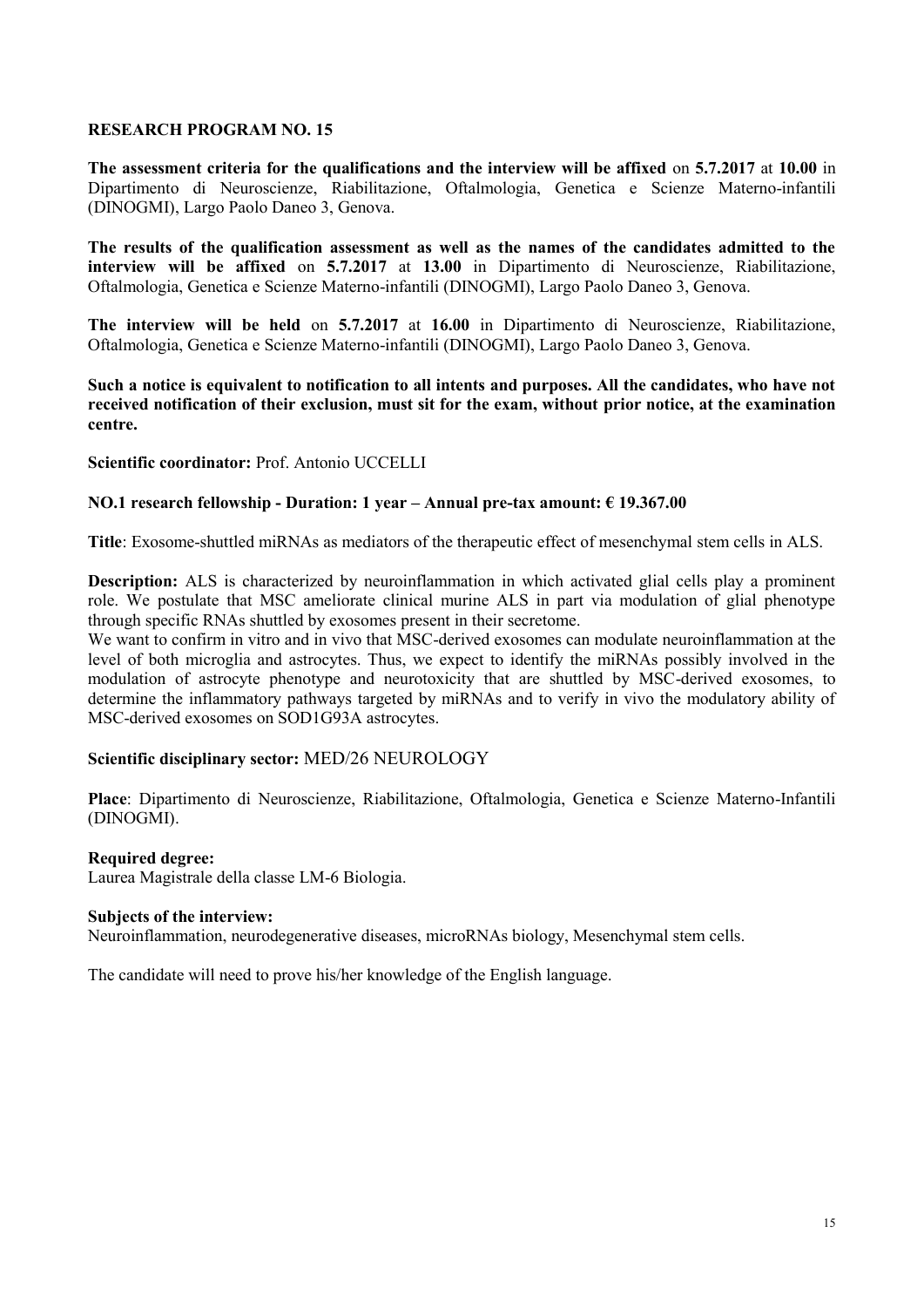**The assessment criteria for the qualifications and the interview will be affixed** on **30.6.2017** at **9.30** in Dipartimento di Neuroscienze, Riabilitazione, Oftalmologia, Genetica e Scienze Materno-infantili (DINOGMI), Largo Paolo Daneo 3, Genova.

**The results of the qualification assessment as well as the names of the candidates admitted to the interview will be affixed** on **30.6.2017** at **12.30** in Dipartimento di Neuroscienze, Riabilitazione, Oftalmologia, Genetica e Scienze Materno-infantili (DINOGMI), Largo Paolo Daneo 3, Genova.

**The interview will be held** on **30.6.2017** at **13.30** in Dipartimento di Neuroscienze, Riabilitazione, Oftalmologia, Genetica e Scienze Materno-infantili (DINOGMI), Largo Paolo Daneo 3, Genova.

**Such a notice is equivalent to notification to all intents and purposes. All the candidates, who have not received notification of their exclusion, must sit for the exam, without prior notice, at the examination centre.** 

**Scientific coordinator:** Prof. Angelo SCHENONE

### **NO.1 research fellowship - Duration: 1 year – Annual pre-tax amount: € 19.367.00**

**Title**: Guillain-Barrè Syndrome in province of La Spezia: a prospective epidemiological and prognostic study

**Description:** The Guillain-Barrè Syndrome (GBS) is a severe acute polyneuropathy characterized by strength deficit at 4 limbs up to tetraplegia and respiratory failure. Mortality is 5% and the inability to walk to 6 months is 20%. This is a rare disease (0.8-1.89/100.000/year). Our preliminary data suggest that the annual incidence in La Spezia area is significantly higher than the national and world average.

The study, observational, prospective, expects to demonstrate the increased incidence of GBS in the La Spezia area, seek to identify its cause, improve the quality of care and rehabilitation treatment in order to contain disabling outcomes and positively act on the socio-health impact of the disease.

### **Scientific disciplinary sector:** MED/26 NEUROLOGY

**Place**: Dipartimento di Neuroscienze, Riabilitazione, Oftalmologia, Genetica e Scienze Materno-Infantili (DINOGMI).

**Required degree:** Dottorato di ricerca in Neuroscienze Applicate.

### **Subjects of the interview:**

Clinical assessment scales at the time of admission: MRC sumscore, GBS Disability Scale Prognostic scale: mEGOS, EGRIS.

Pre and post therapy outcome measures.

Upper limbs: Sollerman scale, 9 hole-peg-test, hand test System, MRC sumscore, dynamometer Lower limbs: MRC sumscore, BERG scale, 6 minute walking test, 10 meters walking test.

Self-reported tests: Walk-12, Disability of the Arm, Shoulder and Hand (DASH), manual ability measure (MAM-64), SF-36.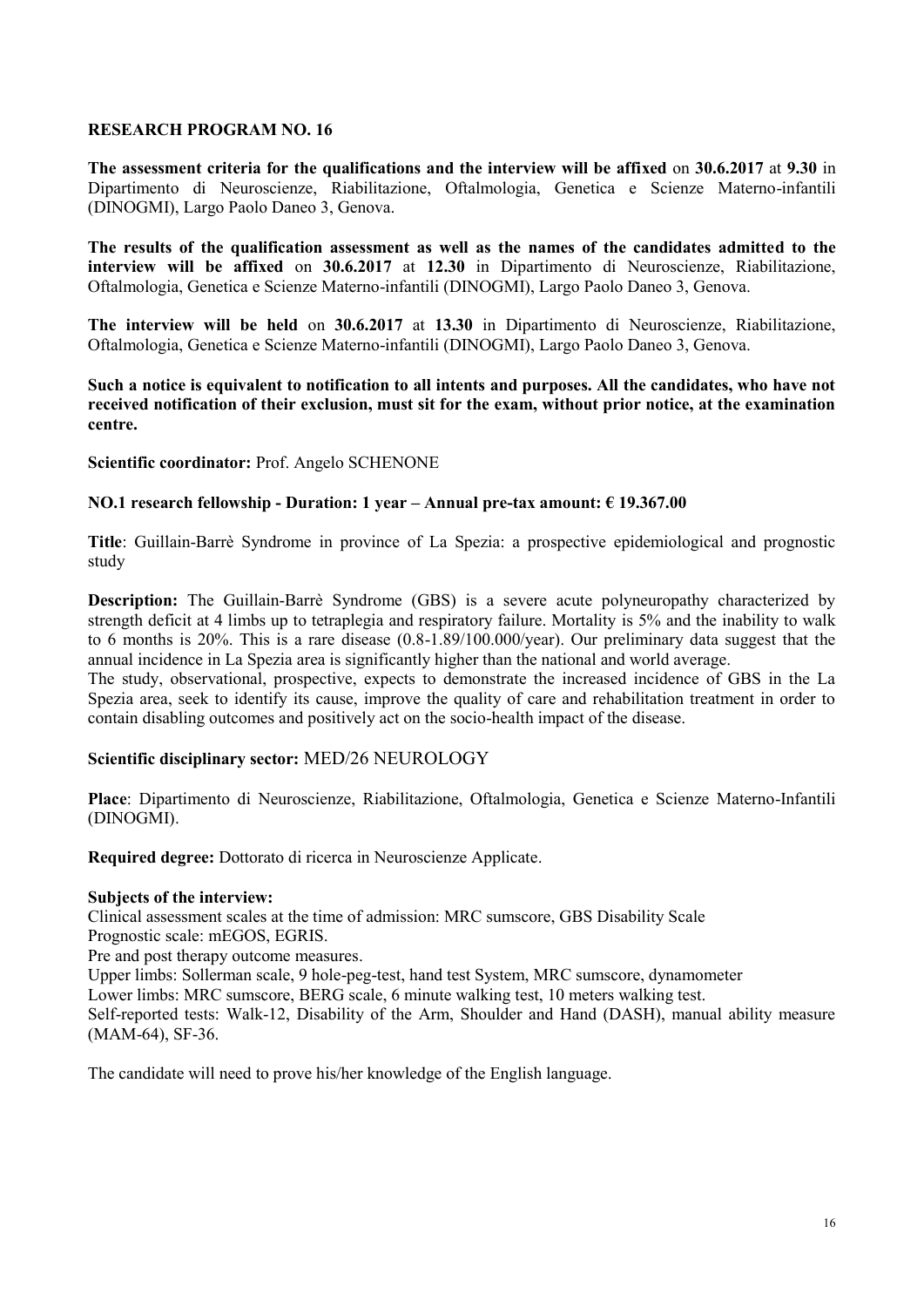**The assessment criteria for the qualifications and the interview will be affixed** on **27.9.2017** at **8.00** in Sala Studio Clinica Oculistica, piano 5, V.le Benedetto XV, 5, Genova.

**The results of the qualification assessment as well as the names of the candidates admitted to the interview will be affixed** on **27.9.2017** at **11.00** in Sala Studio Clinica Oculistica, piano 5, V.le Benedetto XV, 5, Genova.

**The interview will be held** on **27.9.2017** at **13.00** in Sala Studio Clinica Oculistica, piano 5, V.le Benedetto XV, 5, Genova.

**Such a notice is equivalent to notification to all intents and purposes. All the candidates, who have not received notification of their exclusion, must sit for the exam, without prior notice, at the examination centre.** 

**Scientific coordinator:** Prof. Carlo Enrico TRAVERSO

### **NO.1 research fellowship - Duration: 1 year – Annual pre-tax amount: € 19.367.00**

**Title**: Evaluation of corneal anatomical and functional changes by multimodal imaging techniques, in patients affected by corneal ectasia, treated with Corneal Collagen Cross-Linking.

**Description**: Corneal Cross-linking is a para-surgical therapy recently introduced, for treatment of corneal ectasia. Corneal thinning and increase of corneal curvature typically characterize these changes, lead to elevated levels of myopia and astigmatism. Such method increases molecular bridges between collagen fibers of the stroma.

Corneal cross-linking treatment provides for the instillation of Riboflavin 0.1%. After impregnation with riboflavin, the cornea is irradiated with UV-A light.

The aim of this project is to analyze the anatomical and functional corneal changes through various anterior segment imaging techniques: in vivo-confocal microscopy, endothelial specular microscopy, Anteriorsegment optical coherence tomography and corneal topography.

### **Scientific disciplinary sector:** MED/30 EYE DISEASES

**Place**: Dipartimento di Neuroscienze, Riabilitazione, Oftalmologia, Genetica e Scienze Materno-infantili (DINOGMI).

### **Required degree:**

Laurea Specialistica della classe SNT/02/S Scienze delle Professioni Sanitarie della Riabilitazione. Laurea Magistrale della classe LM/SNT2 Scienze delle Professioni Sanitarie della Riabilitazione.

### **Subjects of the interview:**

Analysis of anatomical and functional changes of the cornea using various imaging of the anterior segment techniques: confocal microscopy, endothelial specular microscopy, optical coherence tomography (OCT) of the anterior segment and corneal topography.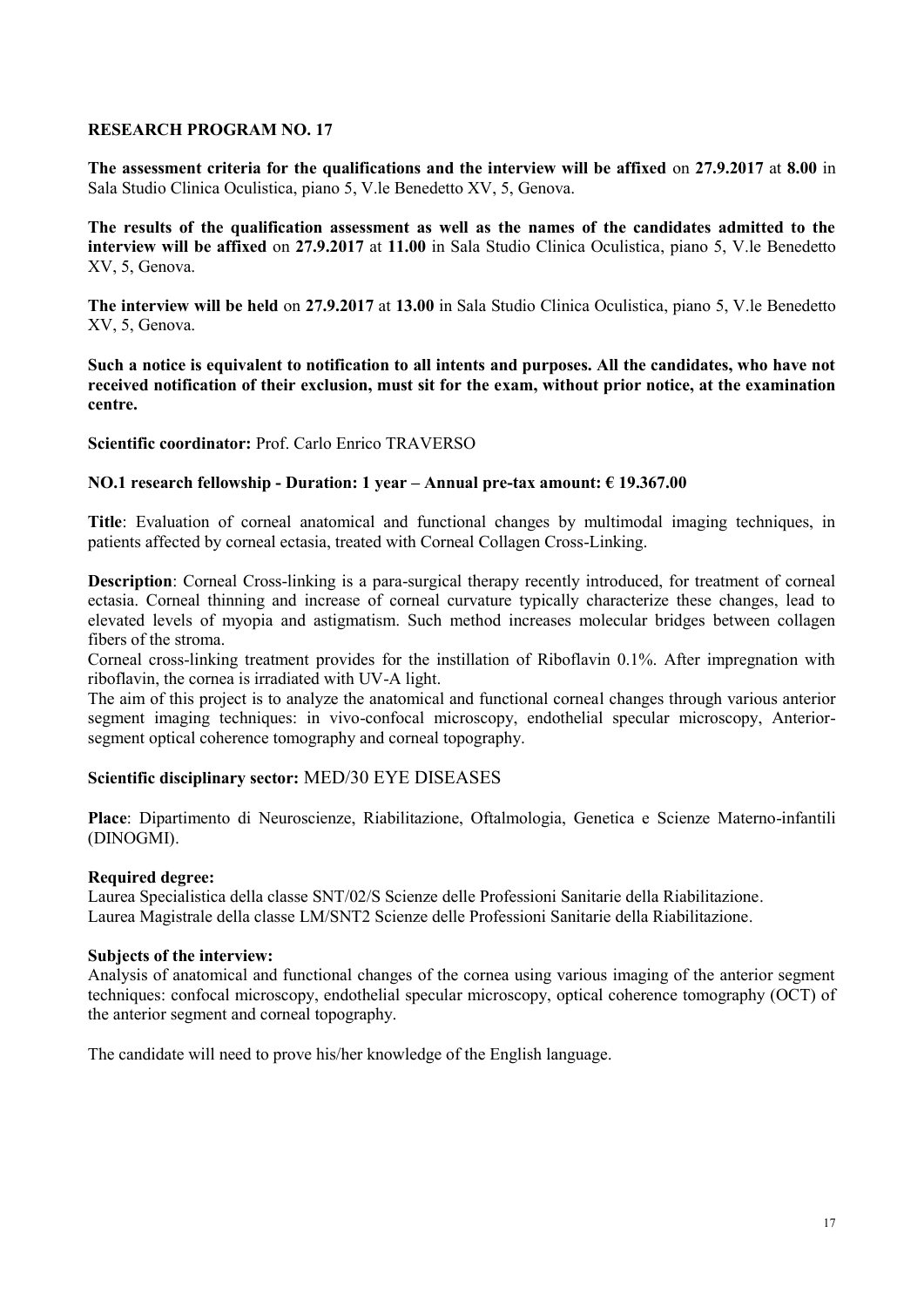**The assessment criteria for the qualifications and the interview will be affixed** on **19.7.2017** at **8.00** in Sala Studio Clinica Oculistica, piano 5, V.le Benedetto XV 5, Genova.

**The results of the qualification assessment as well as the names of the candidates admitted to the interview will be affixed** on **19.7.2017** at **11.00** in Sala Studio Clinica Oculistica, piano 5, V.le Benedetto XV 5, Genova.

**The interview will be held** on **19.7.2017** at **13.00** in Sala Studio Clinica Oculistica, piano 5, V.le Benedetto XV 5, Genova.

**Such a notice is equivalent to notification to all intents and purposes. All the candidates, who have not received notification of their exclusion, must sit for the exam, without prior notice, at the examination centre.** 

**Scientific coordinator:** Prof. Carlo Enrico TRAVERSO

### **NO.1 research fellowship - Duration: 1 year – Annual pre-tax amount: € 19.367.00**

**Title**: Diagnosis and treatment of strabismus and abnormal oculomotor

**Description**: Strabismus is a disorder that affects the ocular alignment adult patients and pediatric. The most important consequence of a squint child untreated is the development of amblyopia which is a condition characterized by a reduction in non-correctable visual acuity in one eye otherwise healthy, determined visual experience during the critical period of neurological development, in can adversely affect the proper development of the visual pathway that carries the information to cortical areas. Early diagnosis and treatment can significantly improve the visual prognosis and thus the psychosocial well-being. The project aims to investigate the diagnostic aspects of all forms of strabismus with particular interest both medical and surgical therapeutic aspect.

### **Scientific disciplinary sector:** MED/30 EYE DISEASES

**Place**: Dipartimento di Neuroscienze, Riabilitazione, Oftalmologia, Genetica e Scienze Materno-infantili (DINOGMI).

### **Required degree:**

Laurea V.O. in Medicina e Chirurgia Laurea Specialistica della classe 46/S Medicina e Chirurgia Laurea Magistrale della classe LM-41 Medicina e Chirurgia

### **Subjects of the interview:**

Ocular motility disorders and ability to perform the instrumental diagnostic procedures.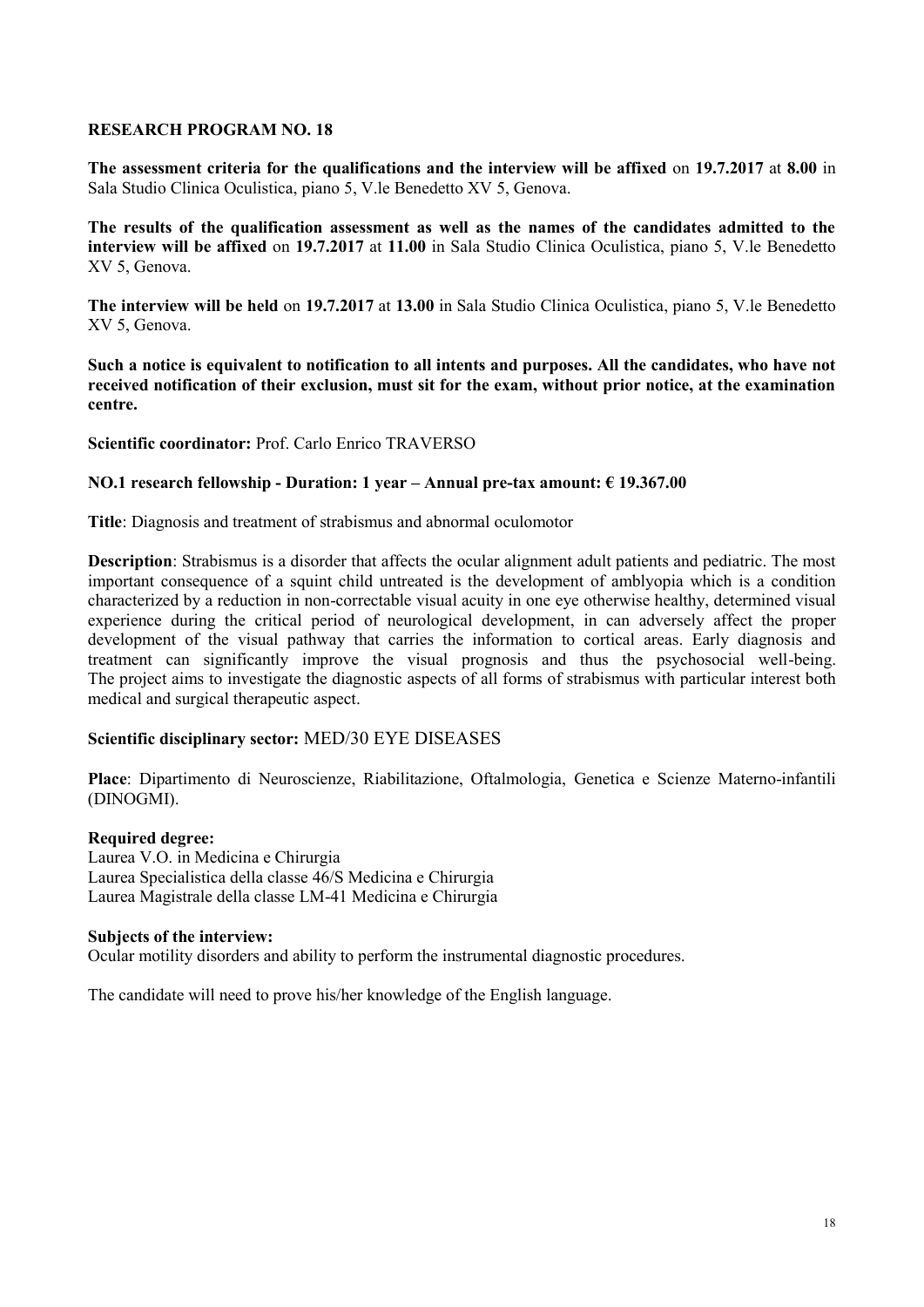**The assessment criteria for the qualifications and the interview will be affixed** on **6.7.2017** at **9.00** in Istituto Giannina Gaslini, Via G. Gaslini 5, Genova.

**The results of the qualification assessment as well as the names of the candidates admitted to the interview will be affixed** on **6.7.2017** at **12.00** in Istituto Giannina Gaslini, Via G. Gaslini 5, Genova.

**The interview will be held** on **6.7.2017** at **15.00** in Istituto Giannina Gaslini, Via G. Gaslini 5, Genova.

**Such a notice is equivalent to notification to all intents and purposes. All the candidates, who have not received notification of their exclusion, must sit for the exam, without prior notice, at the examination centre.** 

**Scientific coordinator:** Prof. Angelo RAVELLI

## **NO.1 research fellowship - Duration: 1 year – Annual pre-tax amount: € 19.367.00**

**Title**: Development and validation of the systemic JADAS (sJADAS)

**Description**: The JADAS is a composite disease activity index that is made up by pooling four individual measures: 1) physician's global assessment of disease activity; 2) parent's/patient's assessment of child's well-being; 3) count of joints with active arthritis; 4) erythrocyte sedimentation rate. The purpose of the present project is to develop and validate a JADAS version for use in systemic JIA. It is proposed to name this new tool "systemic JADAS" (sJADAS). The design of the study is cross-sectional and prospective. Participating centers are asked to enroll all consecutive patients seen after the study start who have new-onset "definite" systemic JIA (i.e. a disease that meets the ILAR criteria for systemic JIA) or "probable"/"possible" systemic JIA (i.e. a febrile disease that presents with the classical extra-articular features of systemic JIA, but lacks overt arthritis).

### **Scientific disciplinary sector:** MED/38 GENERAL AND SUBSPECIALTY PAEDIATRICS

**Place**: Dipartimento di Neuroscienze, Riabilitazione, Oftalmologia, Genetica e Scienze Materno-Infantili (DINOGMI)

### **Required degree:**

Specializzazione in Pediatria, con adeguata produzione scientifica derivante da studio della valutazione clinica standardizzata e dell'approccio terapeutico nella malattie reumatiche.

### **Subjects of the interview:**

Diagnosis and therapy of systemic juvenile idiopathic arthritis.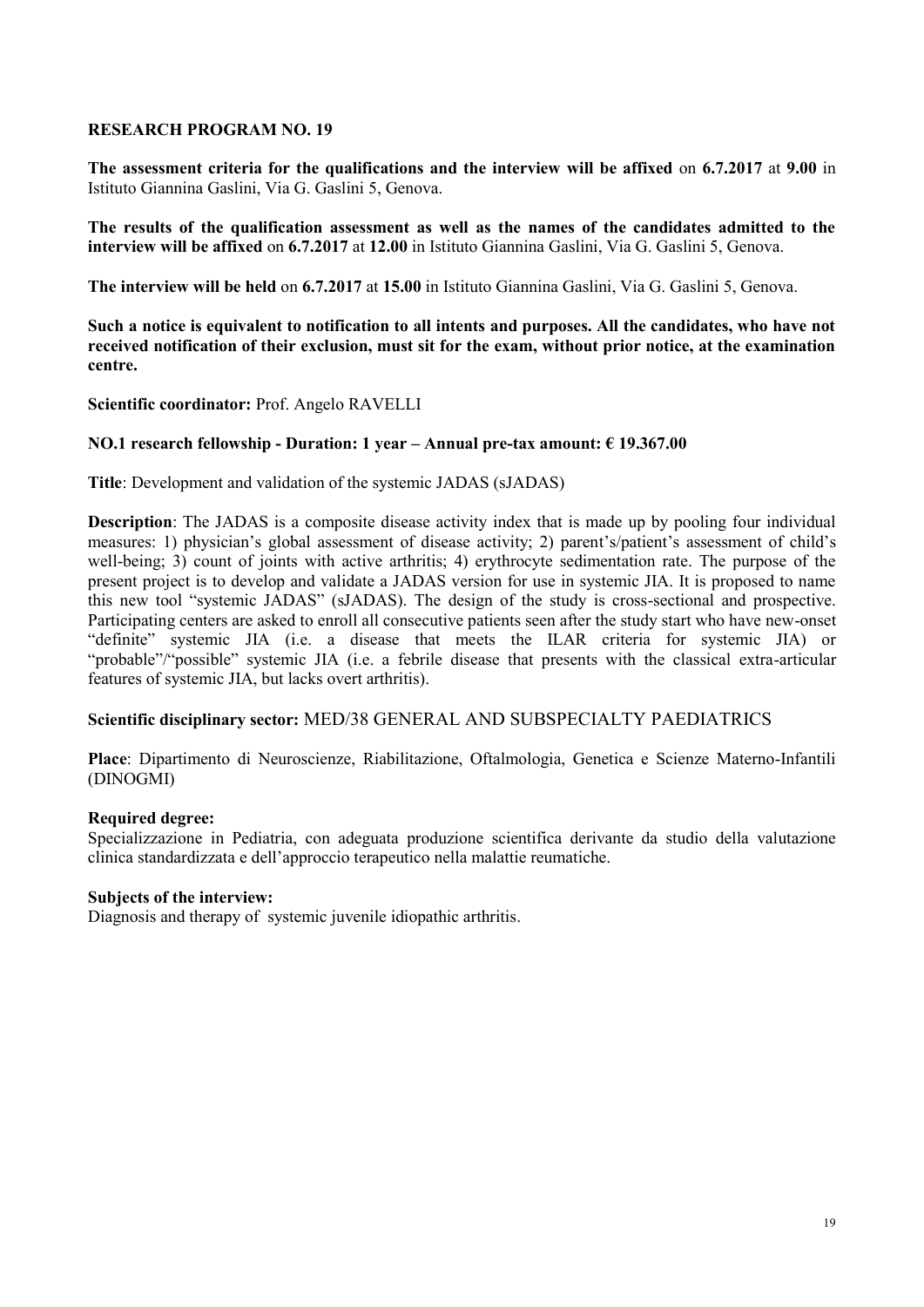# **SCIENTIFIC DISCIPLINARY AREA: CIVIL ENGINEERING AND ARCHITECTURE**

### **RESEARCH PROGRAM NO. 20**

**Scientific coordinator:** Prof. Roberta MASSABO'

## **NO.1 research fellowship - Duration: 1 year – Annual pre-tax amount: € 19.367,00**

**Title:** Mechanics-based modeling of composites in the design for mitigation of extreme loadings and environments.

**Description:** The project deals with the mechanics-based design of composite structures for the mitigation of the effects of extreme loadings and environments. The main objectives are: formulate innovative techniques to study fracture and delamination in layered structures for naval applications; explore innovative design concepts for the mitigation of the effects of blast, impact and vibration through an investigation of the relationships between the characteristics of wave propagation and damage resistance and tolerance in systems with special material architectures.

## **Scientific disciplinary sector:** ICAR/08 STRUCTURAL MECHANICS

**Place:** Dipartimento di Ingegneria Civile, Chimica e Ambientale (DICCA)

### **Required degree:**

Laurea V.O. in Ingegneria civile o Ingegneria edile o Ingegneria meccanica o Ingegneria aerospaziale.

Laurea Specialistica delle classi: 25/S Ingegneria aerospaziale e astronautica, 28/S Ingegneria civile, 36/S Ingegneria meccanica.

Laurea Magistrale delle classi: LM-20 Ingegneria aerospaziale e astronautica, LM-23 Ingegneria civile, Ingegneria meccanica LM-24 Ingegneria dei sistemi edilizi, LM-26, Ingegneria della sicurezza, LM-33, Ingegneria meccanica.

**Subjects of the interview:** Scientific discussion on prior research experiences of the candidate and on his/her curriculum vitae, qualifications and publications. Verification of basic knowledge in: structural and continuum mechanics, fracture mechanics, composite materials, structural dynamics, matrix methods in elasticity, analytical and numerical solution methods.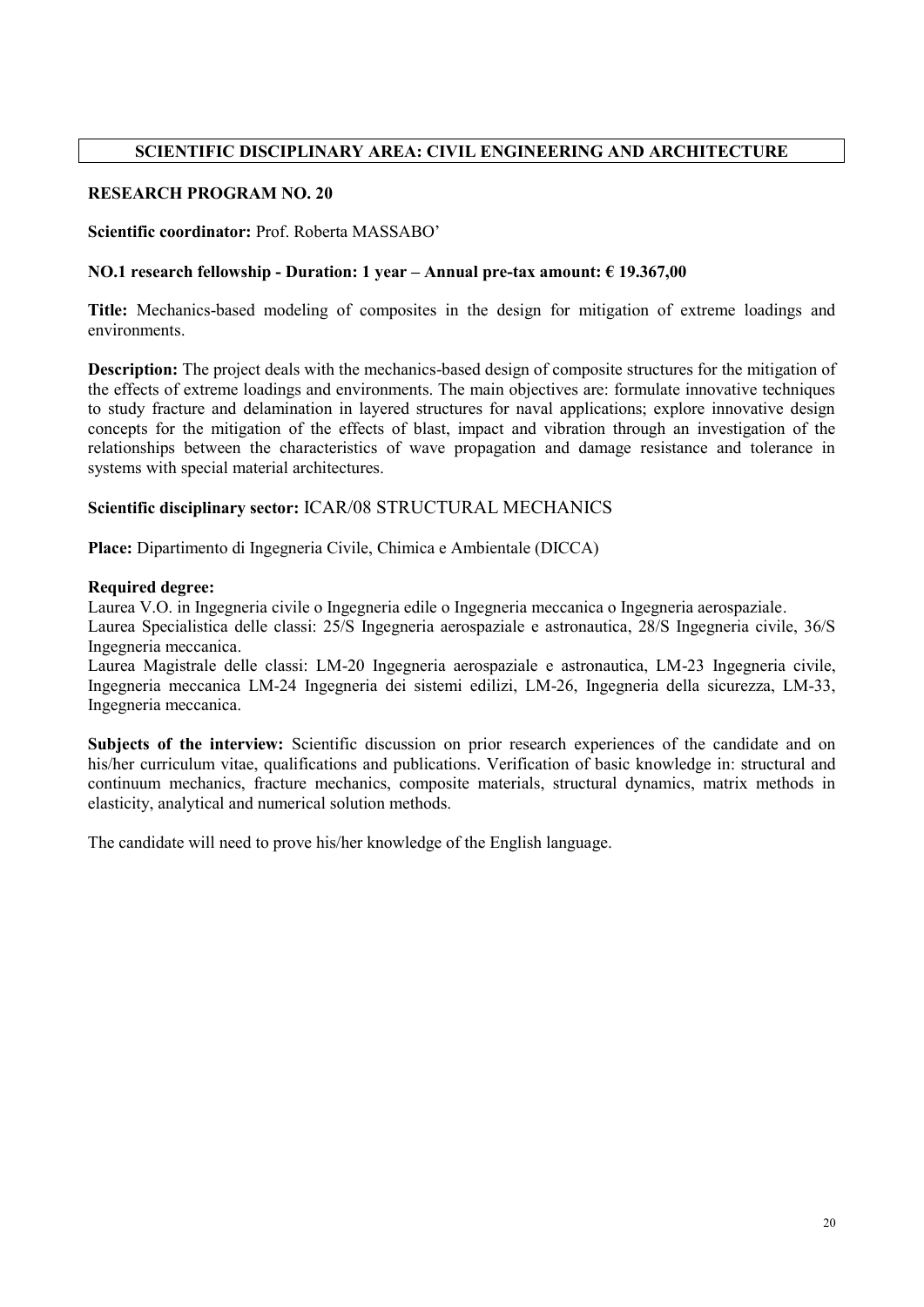**The assessment criteria for the qualifications and the interview will be affixed** on **3.7.2017** at **10.00** in Dipartimento di Ingegneria Civile, Chimica e Ambientale (DICCA), via Montallegro 1, Genova.

**The results of the qualification assessment as well as the names of the candidates admitted to the interview will be affixed** on **3.7.2017** at **13.00** Dipartimento di Ingegneria Civile, Chimica e Ambientale (DICCA), via Montallegro 1, Genova.

**The interview will be held** on **3.7.2017** at **14.30** in Dipartimento di Ingegneria Civile, Chimica e Ambientale (DICCA), via Montallegro 1, Genova.

**Such a notice is equivalent to notification to all intents and purposes. All the candidates, who have not received notification of their exclusion, must sit for the exam, without prior notice, at the examination centre.** 

### **Scientific coordinator:** Prof. Chiara CALDERINI

### **NO.1 research fellowship - Duration: 1 year – Annual pre-tax amount: € 19.367,00**

**Title:** Structural response of historic masonry buildings to water-soil interaction related threats: numerical/experimental analyses and definition of damage indices.

**Description:** The research will mainly focus on the study of the structural response of monumental buildings subjected to water-soil interaction related threats and on the definition of mechanical damage indices and thresholds via the use of numerical and experimental analyses. Damage indices and thresholds will be defined with reference to suitable limit states, taking into account safety, conservation and economic issues, and will support the design of optimized structural and geotechnical monitoring strategies. The research will be mainly oriented to vaulted and arch monumental structures, for which very little research has been done with reference to water-soil interaction related threats. The research will be carried out within the project PRIN 2015 "Protecting the Cultural Heritage from water-soil interaction related threats" (national coordinator: prof. R. Landolfo).

### **Scientific disciplinary sector:** ICAR/09 STRUCTURAL ENGINEERING

**Place:** Dipartimento di Ingegneria Civile, Chimica e Ambientale (DICCA)

### **Required degree:**

Laurea Magistrale delle classi: LM-23 Ingegneria civile; LM-4 Architettura e ingegneria edile-architettura.

**Subjects of the interview:** Structural mechanics, Modelling and analysis of historic masonry structures, Protection of monumental building from natural hazards.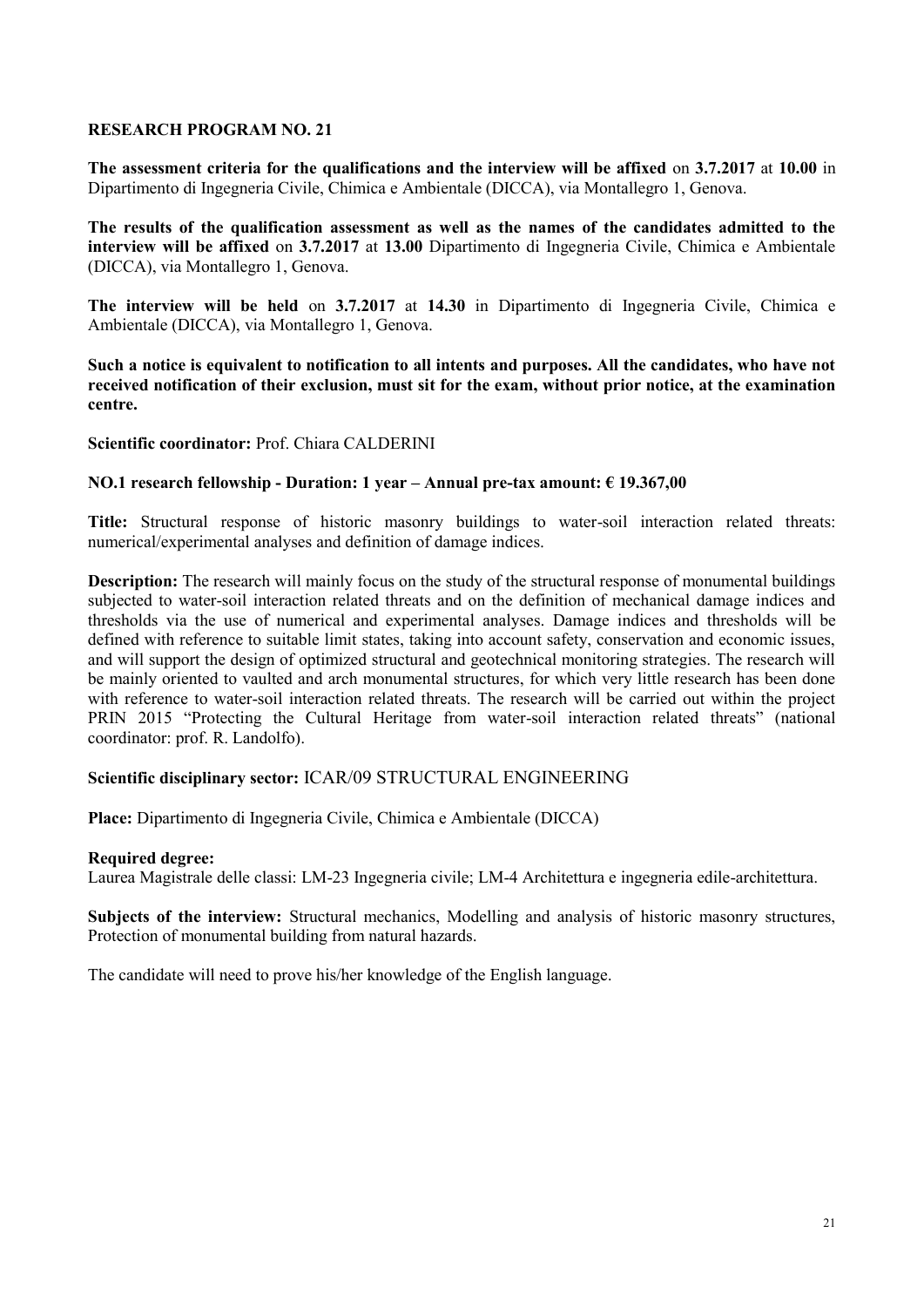# **SCIENTIFIC DISCIPLINARY AREA: INDUSTRIAL AND INFORMATION ENGINEERING**

### **RESEARCH PROGRAM NO. 22**

**The assessment criteria for the qualifications and the interview will be affixed** on **30.6.2017** at **8.45** in Dipartimento di ingegneria navale, elettrica, elettronica e delle telecomunicazioni (DITEN), via Montallegro 1, Scuola Politecnica, Genova.

**The results of the qualification assessment as well as the names of the candidates admitted to the interview will be affixed** on **30.6.2017** at **11.45** in Dipartimento di ingegneria navale, elettrica, elettronica e delle telecomunicazioni (DITEN), via Montallegro 1, Scuola Politecnica, Genova.

**The interview will be held** on **30.6.2017** at **12.00** in Dipartimento di ingegneria navale, elettrica, elettronica e delle telecomunicazioni (DITEN), via Montallegro 1, Scuola Politecnica, Genova.

**Such a notice is equivalent to notification to all intents and purposes. All the candidates, who have not received notification of their exclusion, must sit for the exam, without prior notice, at the examination centre.** 

**Scientific coordinator:** Prof. Paola GUALENI

## **NO.1 research fellowship - Duration: 1 year – Annual pre-tax amount: € 19.367,00**

**Title:** Innovative design methodology for integration of an energy distributed system on board passenger ships.

**Description:** The aim of the activity is to develop an innovative design for a cruise ship, with specific attention to the energy issues on board, looking for a superior performance in terms of safety and energy efficiency. The target of the project is to integrate the traditional concept of power generation with the use of power generation units of smaller size, properly distributed on board the ship. Number, typology, size and integration on board of the generation units will be defined in relation with aspects of zonal independence, electrical load, weights, volumes, auxiliaries, with the minimum possible impact on commercially valuable space. In this perspective, fuel cells technology will be particularly taken into account. The critical issues in relation with the present safety rules will be addressed as a fundamental aspect.

### **Scientific disciplinary sector**: ING-IND/01 ARCHITETTURA NAVALE

**Place:** Dipartimento di ingegneria navale, elettrica, elettronica e delle telecomunicazioni (DITEN)

### **Required degree:**

Laurea V.O. in Ingegneria Navale Laurea Specialistica della classe 37/S Ingegneria Navale Laurea Magistrale della classe LM-34 Ingegneria Navale

**Subjects of the interview:** Passenger ship design, safety rules in the maritime field, ship energy efficiency.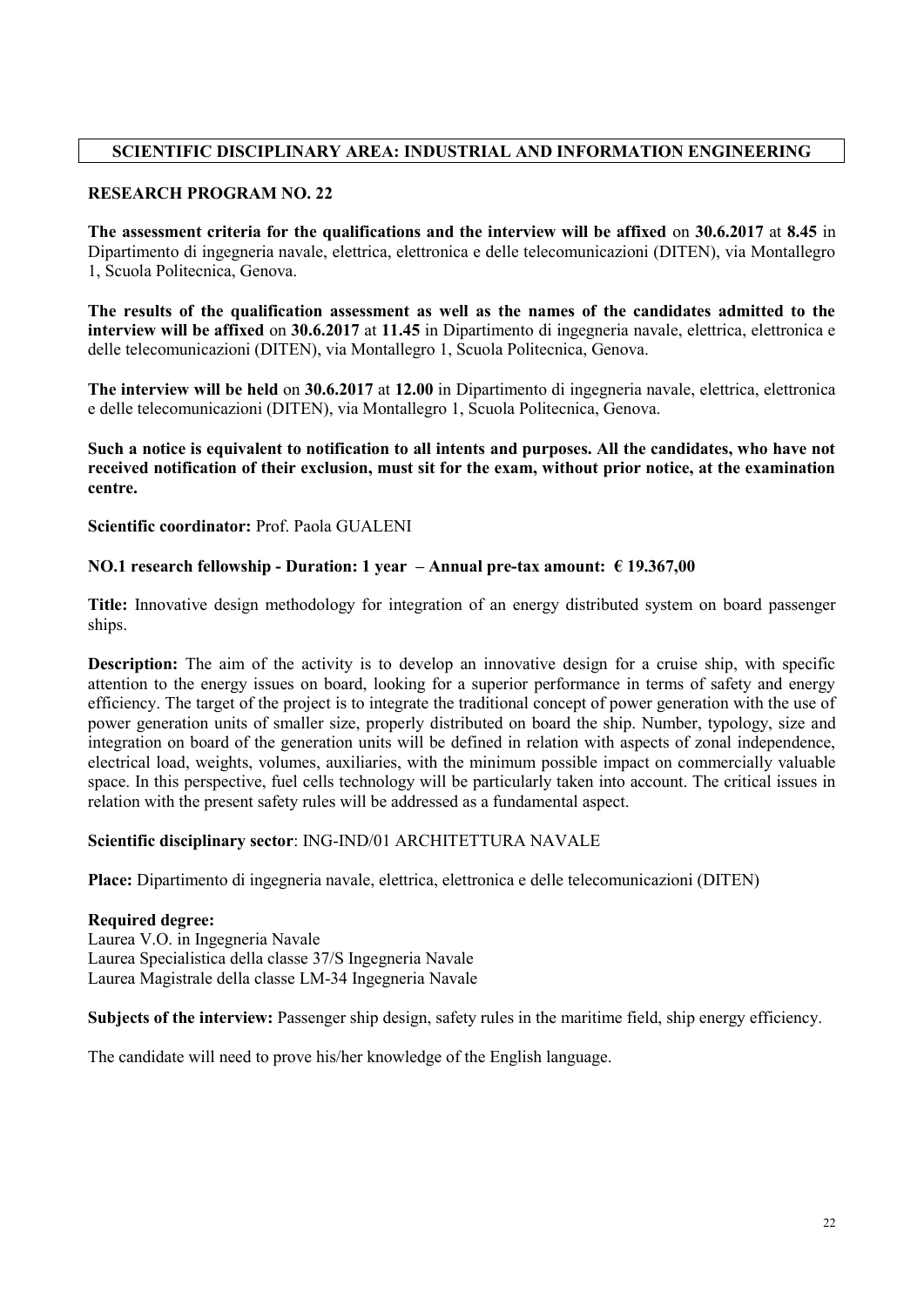**The assessment criteria for the qualifications and the interview will be affixed** on **15.9.2017** at **9.00** in Dipartimento di Ingegneria meccanica, energetica, gestionale e dei trasporti (DIME), sez. MASET, Via Montallegro 1, Genova.

**The results of the qualification assessment as well as the names of the candidates admitted to the interview will be affixed** on **15.9.2017** at **12.00** in Dipartimento di Ingegneria meccanica, energetica, gestionale e dei trasporti (DIME), sez. MASET, Via Montallegro 1, Genova.

**The interview will be held** on **15.9.2017** at **15.30** in Dipartimento di Ingegneria meccanica, energetica, gestionale e dei trasporti (DIME), sez. MASET, Via Montallegro 1, Genova.

**Such a notice is equivalent to notification to all intents and purposes. All the candidates, who have not received notification of their exclusion, must sit for the exam, without prior notice, at the examination centre.** 

*As regards candidates, who are not resident or domiciled in Italy, and those, who are resident or habitually domiciled at a distance of more than 300 Km from the selection centre, the interview, if requested, can also be held by electronic means (SKYPE video conference call), promptly contacting Prof. Alessandro Sorce on the phone number +39 380 4355212 or via the email address: alessandro.sorce@unige.it.* 

**Scientific coordinator:** Prof. Alessandro SORCE

### **NO.1 research fellowship - Duration: 1 year – Annual pre-tax amount: € 19.367,00**

**Title:** Development of an expert system for the diagnostic pattern classification to identify fault in combined cycle

**Description:** In large power plants, especially for combined cycles, software for performance monitoring and detection of deviations from the expected values are often employed. Measures relating systems (Data Driven) have been widely used to define numerical comparison models (Neural Network, Support Vector Machine, etc.). The diagnostic phase itself (fault detection and identification), which analyses such deviations, is mainly based on the threshold and rules usage (rule based). This activity aims to develop an advanced methodology (expert system) for analysing operational deviations, the diagnostic phase, by introducing supervised pattern classification techniques that combine the available experimental data and the previous fault recognition experience accrued by industry experts.

### **Scientific disciplinary sector**: ING-IND/09 ENERGY SYSTEMS AND POWER GENERATION

**Place:** Dipartimento di Ingegneria meccanica, energetica, gestionale e dei trasporti (DIME)

**Required degree:** Laurea Magistrale della classe LM-35 Ingegneria per l'ambiente e il territorio.

**Subjects of the interview:** Gas Turbine Combined Cycle power plant, Data Driven Diagnostic, Pattern Classification.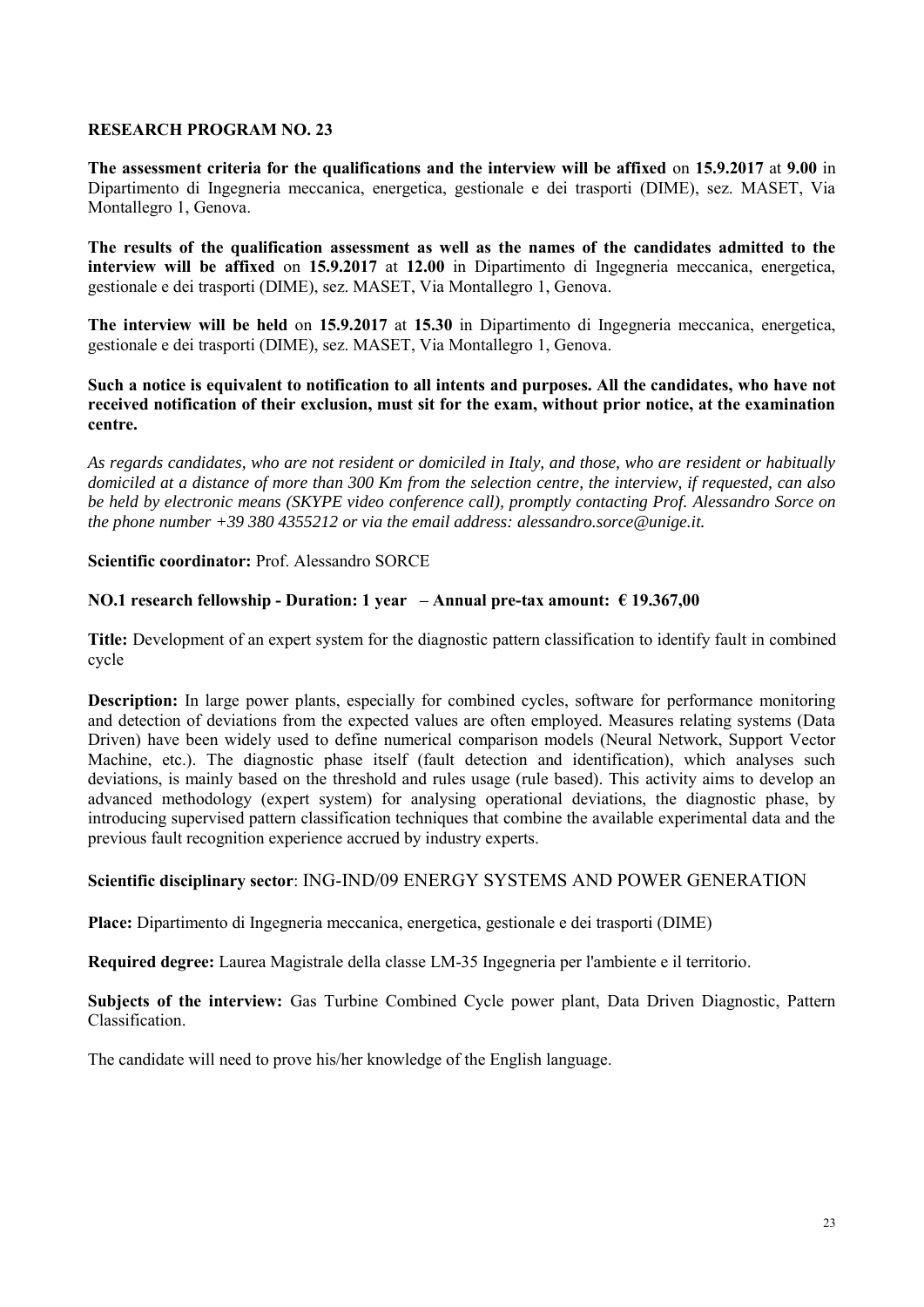**The assessment criteria for the qualifications and the interview will be affixed** on **30.6.2017** at **9.00** in Dipartimento di Ingegneria Civile, Chimica e Ambientale (DICCA), via all'Opera Pia 15/A, Genova.

**The results of the qualification assessment as well as the names of the candidates admitted to the interview will be affixed** on **30.6.2017** at **12.00** in Dipartimento di Ingegneria Civile, Chimica e Ambientale (DICCA), via all'Opera Pia 15/A, Genova.

**The interview will be held** on **30.6.2017** at **12.30** in Dipartimento di Ingegneria Civile, Chimica e Ambientale (DICCA), via all'Opera Pia 15/A, Genova.

**Such a notice is equivalent to notification to all intents and purposes. All the candidates, who have not received notification of their exclusion, must sit for the exam, without prior notice, at the examination centre.** 

**Scientific coordinator:** Prof. Elisabetta ARATO

### **NO.1 research fellowship - Duration: 1 year – Annual pre-tax amount: € 19.367,00**

**Title:** Thermochemical treatment of exhausted oils and sludge for obtaining fuel oils on board

**Description:** The study focuses on the issues related to the energy valorisation of liquid waste on board in the context of a project funded by CNR, of interest Fincantieri (call of Italian Ministry of Transport). In the framework of the present activity, mainly exhausted cooking oils, lubricated oils and oils recovered from the sludge will be analyzed to be treated by a catalytic decarboxylation or pyrolysis process, avoiding the landing and allowing the production of an oil with suitable characteristics to be mixed with the fuel used onboard.

The study approach will consist in the parallel process of experimental activities and modeling activities in a mutual relationship guidance and verification.

### **Scientific disciplinary sector**: ING-IND/24 FUNDAMENTALS OF CHEMICAL ENGINEERING

**Place:** Dipartimento di Ingegneria Civile, Chimica e Ambientale (DICCA)

#### **Required degree:**

Dottorato di ricerca in Fluidodinamica e Processi dell'Ingegneria Ambientale.

Subjects of the interview: Process analysis and simulation, chemical thermodynamics and kinetics, chemical reactor theory.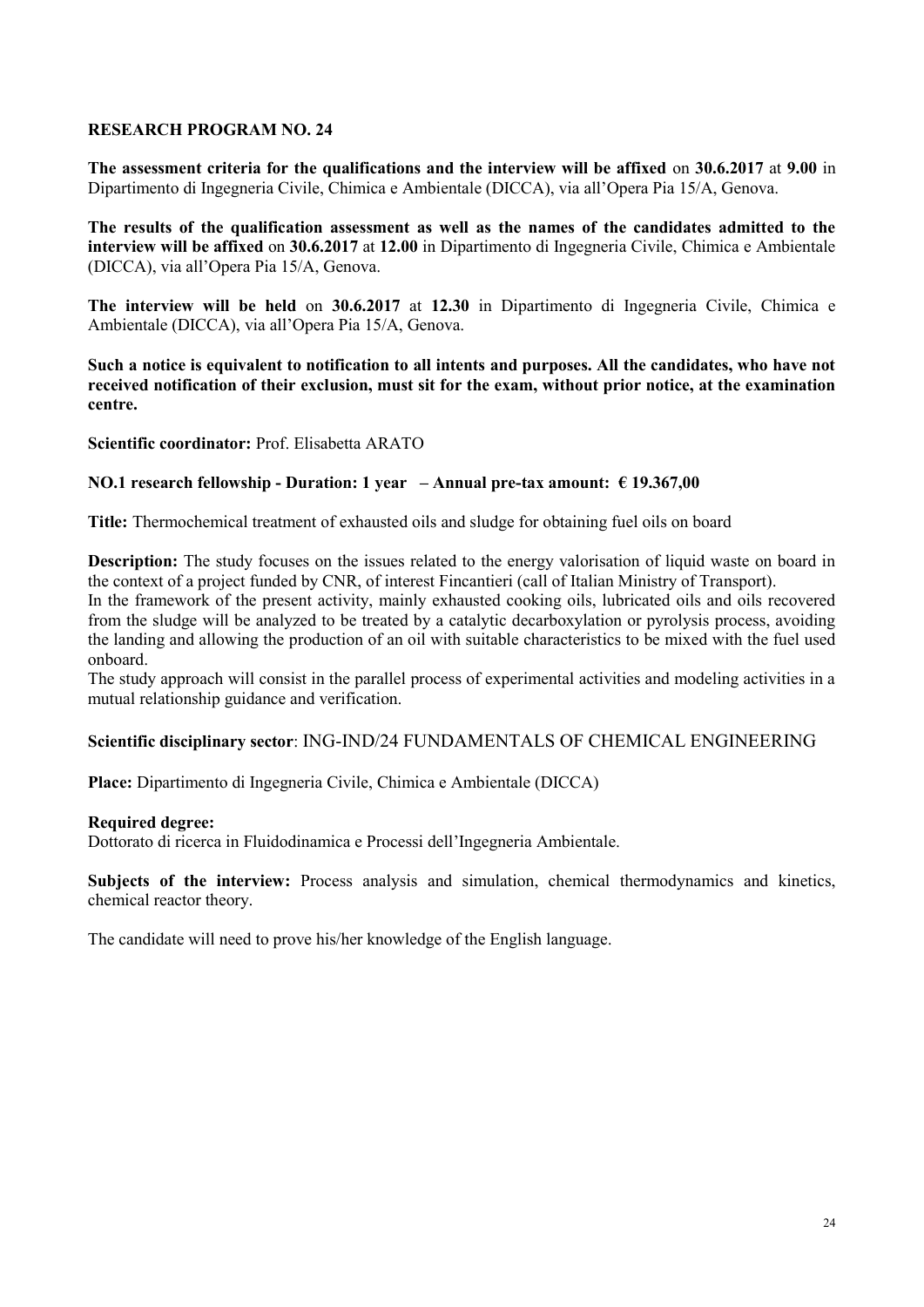**The assessment criteria for the qualifications and the interview will be affixed** on **30.6.2017** at **9.30** in Dipartimento di Informatica, bioingegneria, robotica e ingegneria dei sistemi (DIBRIS), via Opera Pia 11a, Genova.

**The results of the qualification assessment as well as the names of the candidates admitted to the interview will be affixed** on **30.6.2017** at **13.00** in Dipartimento di Informatica, bioingegneria, robotica e ingegneria dei sistemi (DIBRIS), via Opera Pia 11a, Genova.

**The interview will be held** on **30.6.2017** at **13.30** in Dipartimento di Informatica, bioingegneria, robotica e ingegneria dei sistemi (DIBRIS), via Opera Pia 11a, Genova.

**Such a notice is equivalent to notification to all intents and purposes. All the candidates, who have not received notification of their exclusion, must sit for the exam, without prior notice, at the examination centre.** 

**Scientific coordinator:** Prof. Luca ONETO

## **NO.1 research fellowship - Duration: 1 year – Annual pre-tax amount: € 19.367,00**

**Title:** Study and application of Big Data Analytics techniques to touristic data.

**Description:** The objective of the study is the analysis of touristic data with Big Data Analytics and Data Mining tools and techniques.

In particular, the objectives are to study a Big Data Analytics platform and to identify the best methodologies for building descriptive and predictive models based on state-of-the-art statistical modelling techniques.

### **Scientific disciplinary sector**: ING-INF/05 INFORMATION PROCESSING SYSTEMS

**Place:** Dipartimento di Informatica, bioingegneria, robotica e ingegneria dei sistemi (DIBRIS).

### **Required degree:**

Laurea Magistrale delle classi: LM-29 Ingegneria elettronica; LM-32 Ingegneria informatica.

**Subjects of the interview:** Computing and storage architectures for Big Data Analytics: Hadoop/Spark, NoSQL. Modelling tools, languages and techniques for Big Data Analytics: MLlib, R, Scala.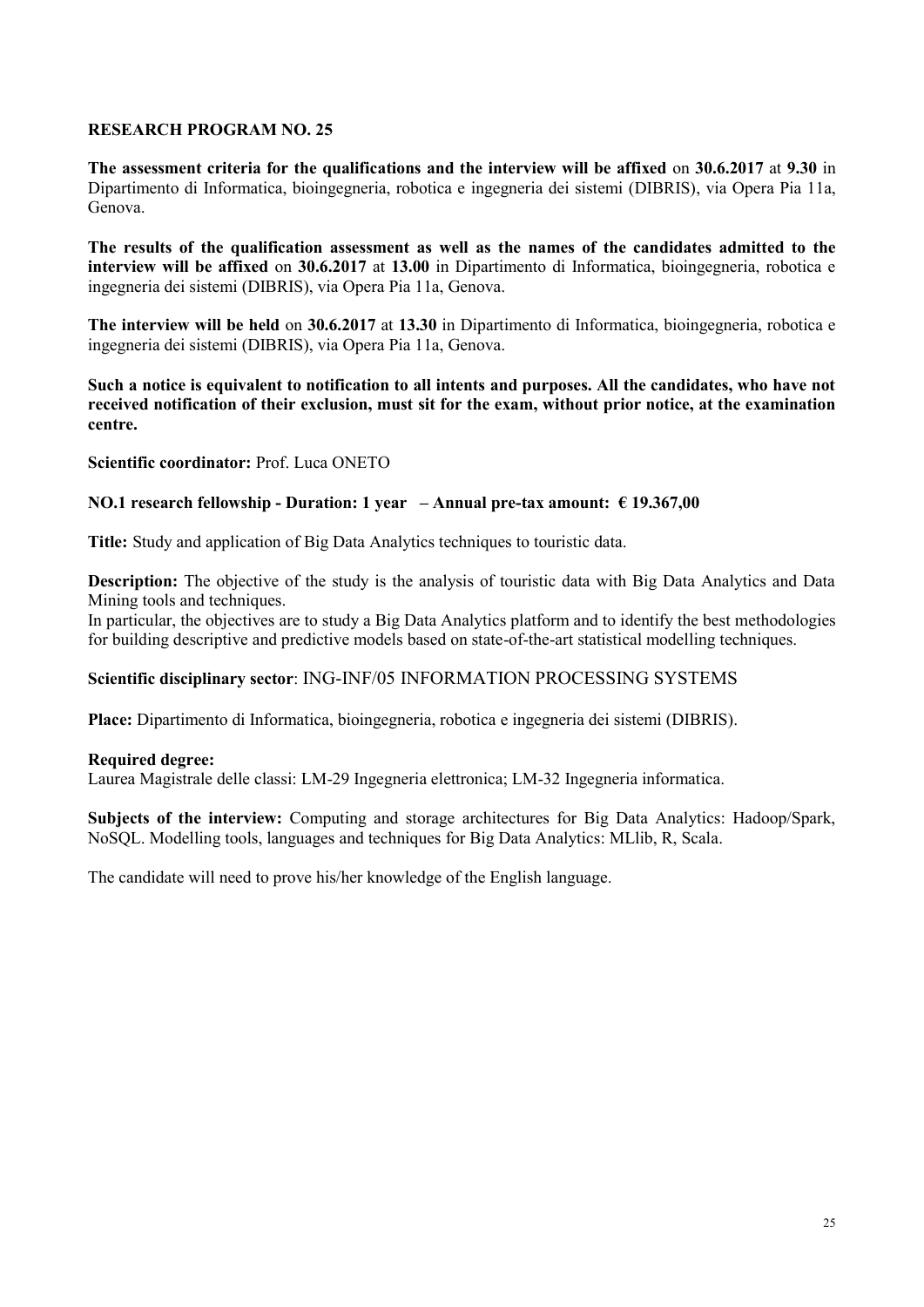**The assessment criteria for the qualifications and the interview will be affixed** on **29.6.2017** at **12.00** in Dipartimento di Informatica, bioingegneria, robotica e ingegneria dei sistemi (DIBRIS), Viale Causa 13, Genova.

**The results of the qualification assessment as well as the names of the candidates admitted to the interview will be affixed** on **30.6.2017** at **11.00** in Dipartimento di Informatica, bioingegneria, robotica e ingegneria dei sistemi (DIBRIS), Viale Causa 13, Genova.

**The interview will be held** on **30.6.2017** at **11.30** in Dipartimento di Informatica, bioingegneria, robotica e ingegneria dei sistemi (DIBRIS), Viale Causa 13, Genova.

**Such a notice is equivalent to notification to all intents and purposes. All the candidates, who have not received notification of their exclusion, must sit for the exam, without prior notice, at the examination centre.** 

**Scientific coordinator:** Prof. Armando TACCHELLA

### **NO.1 research fellowship - Duration: 1 year – Annual pre-tax amount: € 23.250,00**

**Title:** Methodologies for analyzing the resiliency in control systems for critical infrastructure.

**Description:** The goal of the research is to quantify the resiliency in control systems for critical infrastructure when they are under cyberattack. The working hypothesis is that the system is attacked by changing (1) set points, (2) regulation parameters and/or (3) sensor feedback. The main objective is to define methodologies to quantify the ability of the system to resume its normal working conditions autonomously. Such methodologies foresee a combination of analytical, simulation and automated verification techniques based on plant models. Systems whose incorrect behavior has important social or economic consequences are considered, e.g., water-treatment plants and energy production and distribution systems.

### **Scientific disciplinary sector**: ING-INF/05 INFORMATION PROCESSING SYSTEMS

**Place:** Dipartimento di Informatica, bioingegneria, robotica e ingegneria dei sistemi (DIBRIS).

### **Required degree:**

Laurea Magistrale delle classi: LM-21 Ingegneria biomedica; LM-25 Ingegneria dell'automazione; LM-27 Ingegneria delle telecomunicazioni; LM-28 Ingegneria elettrica; LM-29 Ingegneria elettronica; LM-31 Ingegneria Gestionale; LM-32 Ingegneria informatica.

**Subjects of the interview:** Modeling and management of industrial systems, industrial automation systems, cybersecurity in the context of industrial automation.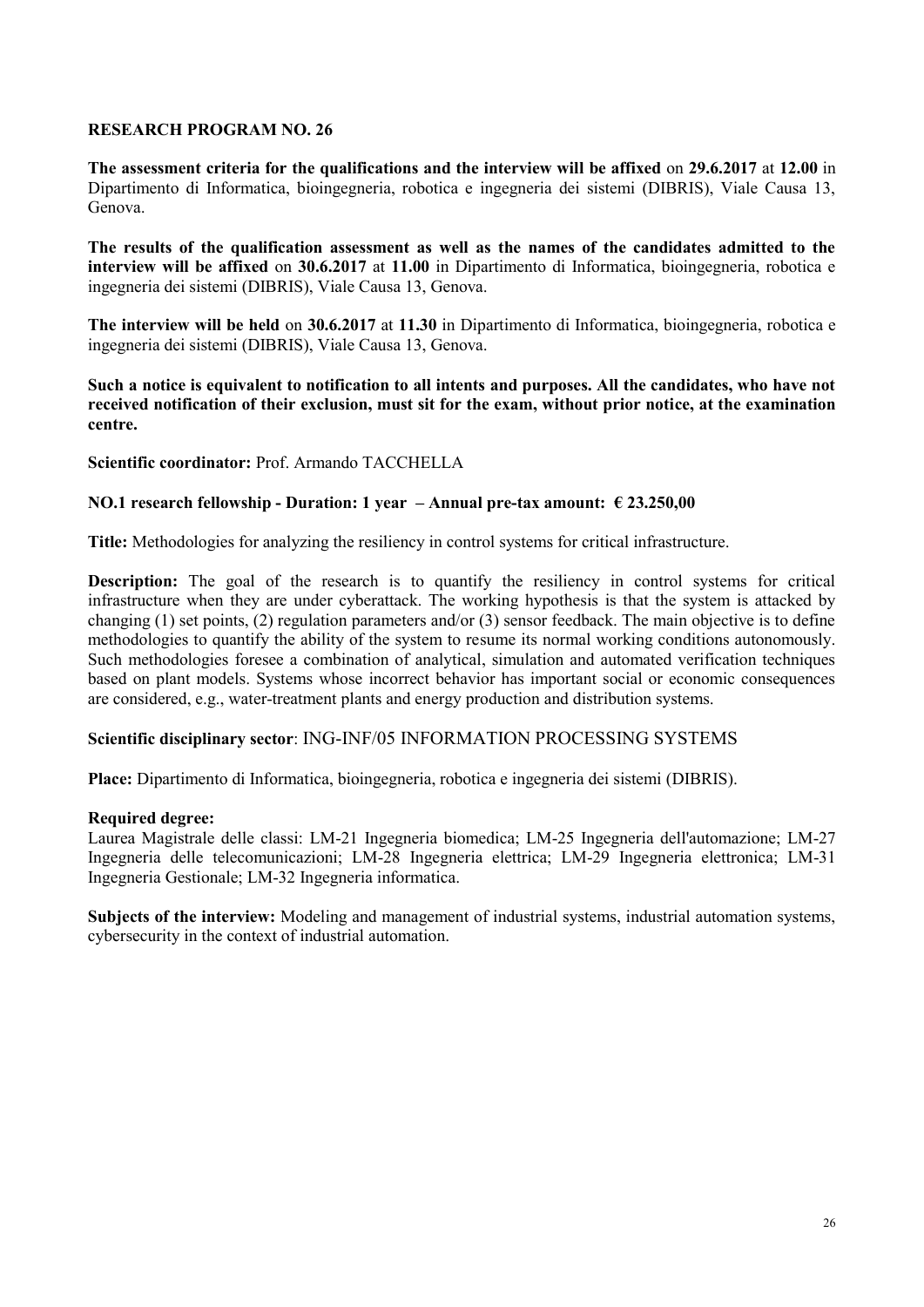## **SCIENTIFIC DISCIPLINARY AREA: ANTIQUITIES, PHILOLOGY, LITERARY STUDIES, ART HISTORY**

#### **RESEARCH PROGRAM NO. 27**

**The assessment criteria for the qualifications and the interview will be affixed** on **5.7.2017** at **9:00** in Dipartimento di Romanistica, Antichistica, Arti e Spettacolo (DIRAAS), Via Balbi 2, Genova.

**The results of the qualification assessment as well as the names of the candidates admitted to the interview will be affixed** on **5.7.2017** at **13:00** in Dipartimento di Romanistica, Antichistica, Arti e Spettacolo (DIRAAS), Via Balbi 2, Genova.

**The interview will be held** on **5.7.2017** at **16:00** in Dipartimento di Romanistica, Antichistica, Arti e Spettacolo (DIRAAS), Via Balbi 2, Genova.

**Such a notice is equivalent to notification to all intents and purposes. All the candidates, who have not received notification of their exclusion, must sit for the exam, without prior notice, at the examination centre.** 

**Scientific coordinator:** Prof. Giovanni MENNELLA

#### **NO.1 research fellowship - Duration: 1 year – Annual pre-tax amount: € 19.367,00**

**Title:** The epigraphical forgeries of Giuseppe Francesco Meyranesio.

**Description:** The papery epigraphic forgeries of Giuseppe Francesco Meyranesio (1729-1763) occupy large space in the chapter of Ligurian and Piedmontese "falsae" in the fifth volume of the CIL. With multifaceted interests and elusive personality, the scholar enjoyed underserved reputation among his contemporaries and he was able to spread texts which he invented himself in their circle. Studies on him are not lacking (Muratori and Promis 1867-1868, Ferrua 1948, Giaccaria 1994, Roda 1996), but they privilege the consequences of the forger activities and not the "modus operandi", and they have favored a revision in his favor (Fossati and Verdamy 2014). The research aims to census of his fakes, recognized as such or deduced; to analyze the inconsistencies; to identify the archetypes; to rehabilitate the texts perhaps genuine, but misunderstood; to reconstruct the causes and aims of Meyranesio's action in the political and cultural climate of the time.

### **Scientific disciplinary sector:** L-ANT/03 ROMAN HISTORY

**Place:** Dipartimento di Romanistica, Antichistica, Arti e Spettacolo (DIRAAS).

**Required degree:** Dottorato di ricerca in Storia Antica.

#### **Subjects of the interview:**

- The database EDR and the database EDF: analogies and differences.
- Giuseppe Francesco Meyranesio's controversial figure and his production of papery forgeries.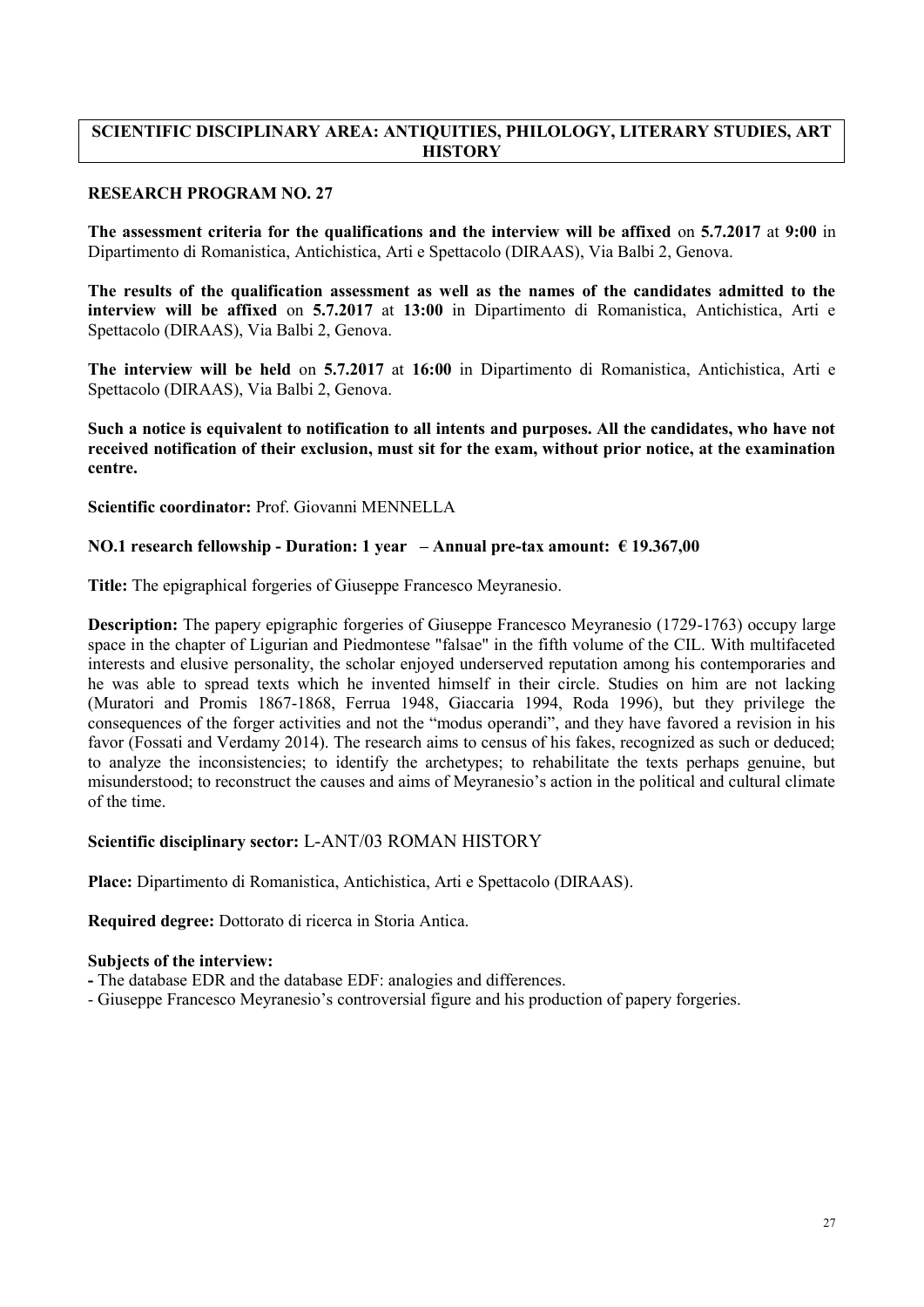**The assessment criteria for the qualifications and the interview will be affixed** on **4.7.2017** at **11.00** in Dipartimento di Antichità, Filosofia e Storia (DAFIST), Biblioteca di Archeologia, Via Balbi 4, Genova.

**The results of the qualification assessment as well as the names of the candidates admitted to the interview will be affixed** on **4.7.2017** at **14:00** in Dipartimento di Antichità, Filosofia e Storia (DAFIST), Biblioteca di Archeologia, Via Balbi 4, Genova.

**The interview will be held** on **4.7.2017** at **14:30** in Dipartimento di Antichità, Filosofia e Storia (DAFIST), Biblioteca di Archeologia, Via Balbi 4, Genova.

**Such a notice is equivalent to notification to all intents and purposes. All the candidates, who have not received notification of their exclusion, must sit for the exam, without prior notice, at the examination centre.** 

**Scientific coordinator:** Prof. Silvia PALLECCHI

### **NO.1 research fellowship - Duration: 1 year – Annual pre-tax amount: € 19.367,00**

**Title:** Typologies and arrangement of VII-V B.C. pre-roman potteries, in Parco Pinto area at Policastro Bussentino (SA) and neighboring territories.

**Description:** Policastro Bussentino (SA) is a coastline settlement best placed to control one of the most important commercial hub between the Strait of Messina, Gulf of Naples, and Vallo di Diano area. It was operative before the foundations of roman colony of Buxentum as well, during 194 B.C., as the findings recovered from the city demonstrate. The potteries attest the vitality of the site with productions that testify its tight bond with sub-regional districts and the neighboring cities. A revision of typologies of pottery manufactures would better define the phenomena of goods production and trades in a very articulated district and poorly characterized from a point of view of commercial and cultural exchanges.

## **Scientific disciplinary sector:** L-ANT/10 METHODS OF ARCHAEOLOGICAL RESEARCH

**Place:** Dipartimento di Antichità, Filosofia e Storia (DAFIST).

### **Required degree:**

Laurea V.O. in Lettere Laurea Specialistica della classe 2/S Archeologia Laurea Magistrale della classe LM-2 Archeologia

### **Subjects of the interview:**

- Policastro Bussentino in relation to coast-line sites of Gulf of Policastro during the Late Arcaic age: the manufacture of potteries in sub-geometric Oenotrian style, with a particular attention to Gulf of Policastro cost-line sites and particularly to the Parco Pinto area (Policastro Bussentino).

- Policastro Bussentino: local productions and imports between VII and V B.C.

- The Bussentino district: aspects of continuity and transformation of the distribution and exchange system of pottery manufactures.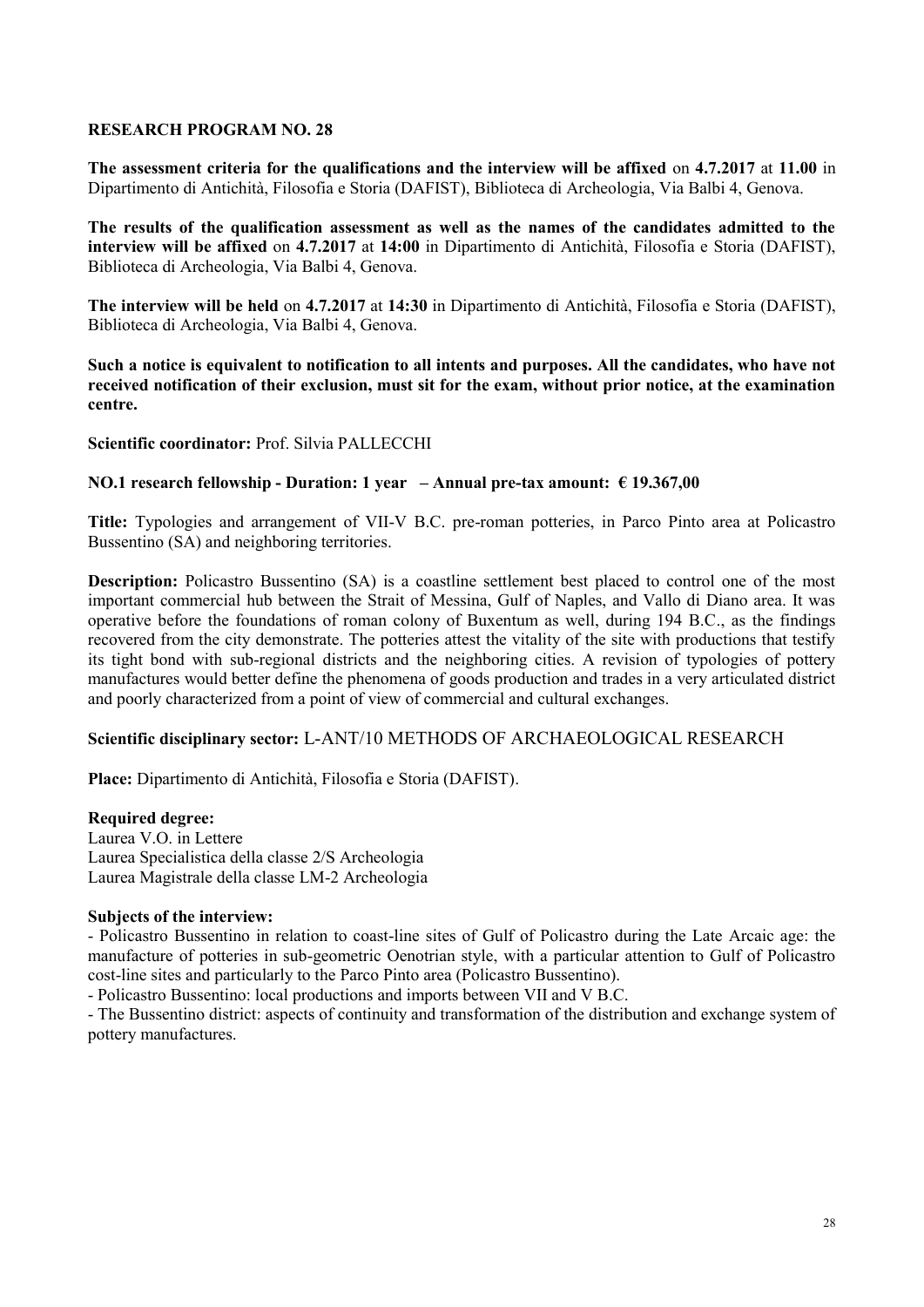**The assessment criteria for the qualifications and the interview will be affixed** on **5.7.2017** at **18:00** in Dipartimento di Informatica, bioingegneria, robotica e ingegneria dei sistemi (DIBRIS), Viale Francesco Causa 13, Genova.

**The results of the qualification assessment as well as the names of the candidates admitted to the interview will be affixed** on **6.7.2017** at **10:00** in Dipartimento di Informatica, bioingegneria, robotica e ingegneria dei sistemi (DIBRIS), Viale Francesco Causa 13, Genova.

**The interview will be held** on **6.7.2017** at **12:00** in Dipartimento di Informatica, bioingegneria, robotica e ingegneria dei sistemi (DIBRIS), Viale Francesco Causa 13, Genova.

**Such a notice is equivalent to notification to all intents and purposes. All the candidates, who have not received notification of their exclusion, must sit for the exam, without prior notice, at the examination centre.** 

*As regards candidates, who are not resident or domiciled in Italy, and those, who are resident or habitually domiciled at a distance of more than 300 Km from the selection centre, the interview, if requested, can also be held by electronic means (SKYPE video conference call), promptly contacting Prof. Gualtiero Volpe on the phone number +39 320 4218858 or via the email address: gualtiero.volpe@unige.it.* 

## **Scientific coordinator:** Prof. Gualtiero VOLPE

## **NO.1 research fellowship - Duration: 1 year – Annual pre-tax amount: € 23.250,00**

**Title:** Narration paradigms and metaphors for the development of multisensory interfaces to present feedback in computer applications for education.

**Description:** Research will concern the study of narrative paradigms and metaphors for the development of multisensory interfaces to present feedback in computer applications for education. In more details, the work will consist of the investigation and the comparison of narration techniques, with a particular reference to narrative structures for the new media, aiming at identifying the most effective metaphors for communicating to the student some automatically computed measures, related to her movement and posture, by means of different sensory channels. Specifically, the activity may concern teaching and learning to play a music instrument, with a special focus on the violin. Research will be carried out at the Casa Paganini – InfoMus research center of DIBRIS – University of Genova.

# **Scientific disciplinary sector:** L-FIL-LET/14 LITERARY CRITICISM AND COMPARATIVE LITERATURE

**Place:** Dipartimento di Informatica, bioingegneria, robotica e ingegneria dei sistemi (DIBRIS).

**Required degree:** Dottorato di ricerca in Letterature Comparate.

**Subjects of the interview:** Narration paradigms, narrative structures for the new media, multimodal interactive systems and interfaces for education with a particular reference to music and performing arts, generation of multisensory feedback in a narrative context.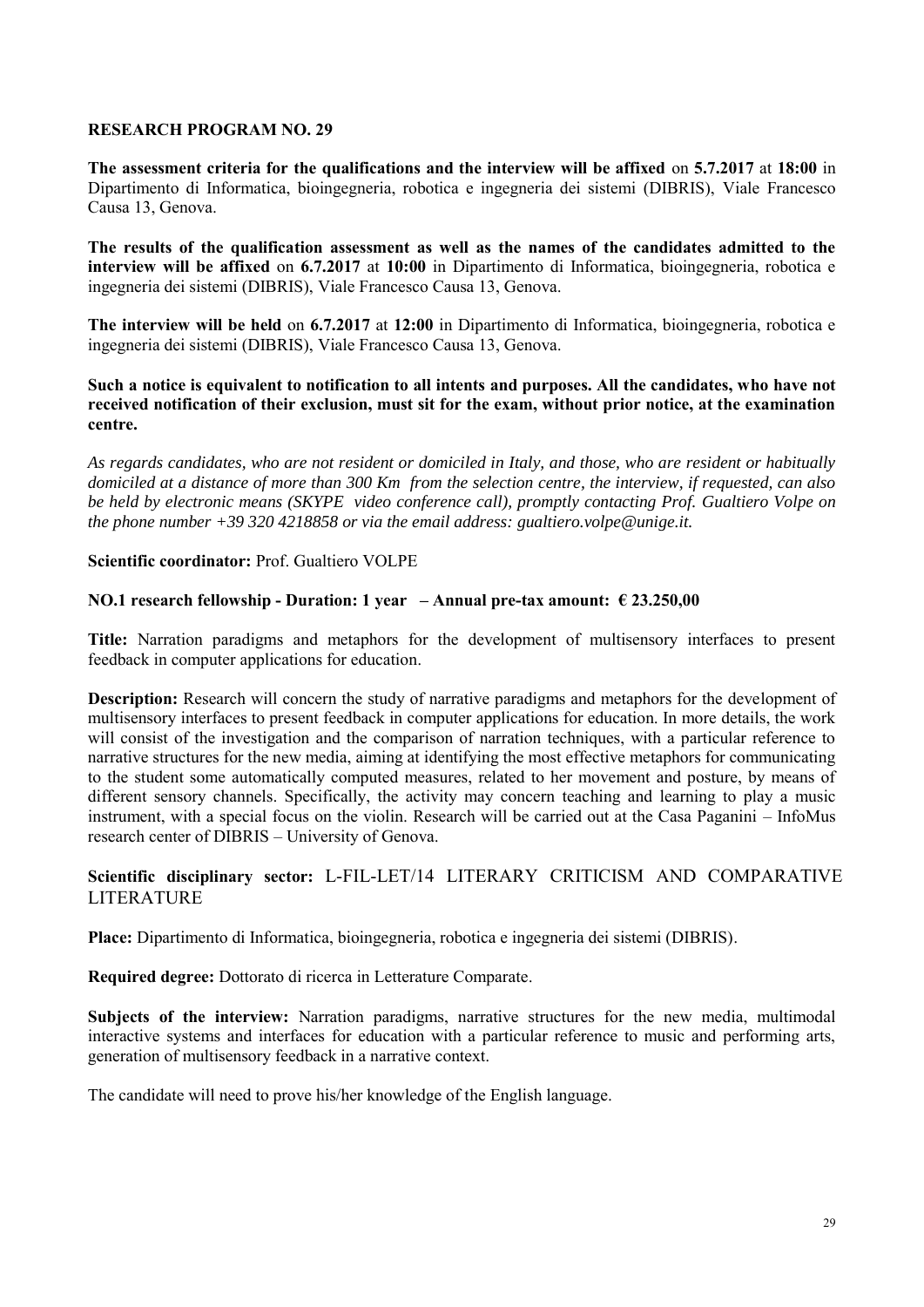## **SCIENTIFIC DISCIPLINARY AREA: HISTORY, PHILOSOPHY, PEDAGOGY AND PSYCHOLOGY**

### **RESEARCH PROGRAM NO. 30**

**The assessment criteria for the qualifications and the interview will be affixed** on **29.6.2017** at **10:00** in Dipartimento di Scienze della Formazione (DISFOR), Corso A. Podestà 2, IV piano stanza 4A1, Genova.

**The results of the qualification assessment as well as the names of the candidates admitted to the interview will be affixed** on **29.6.2017** at **16:00** in Dipartimento di Scienze della Formazione (DISFOR), Corso A. Podestà 2, IV piano stanza 4A1, Genova.

**The interview will be held** on **30.6.2017** at **10:00** in Dipartimento di Scienze della Formazione (DISFOR), Corso A. Podestà 2, IV piano stanza 4A1, Genova.

**Such a notice is equivalent to notification to all intents and purposes. All the candidates, who have not received notification of their exclusion, must sit for the exam, without prior notice, at the examination centre.** 

**Scientific coordinator:** Prof. Maria Carmen USAI

## **NO.1 research fellowship - Duration: 1 year – Annual pre-tax amount: € 19.367,00**

**Title:** The resolution of mathematical problems in primary school.

**Description:** This study aims to analyze the cognitive factors involved in arithmetic word problem solving in primary school children. According to existing studies, when the accuracy of the final solution is considered as the outcome variable, working memory appears to be the strongest predictor. Nevertheless, when the different phases of problem solving are considered, contradictory results emerge. The candidate will be involved in the data collection and in the data analysis phases; moreover, he/she will be involved in the article preparation.

## **Scientific disciplinary sector:** M-PSI/04 DEVELOPMENTAL AND EDUCATIONAL **PSYCHOLOGY**

**Place:** Dipartimento di Scienze della Formazione (DISFOR).

**Required degree:** Dottorato di ricerca in discipline psicologiche.

### **Subjects of the interview:**

- Development of control processes
- Methods to assess executive function in children
- Mathematical learning predictors
- Relationship between executive function and mathematical learning.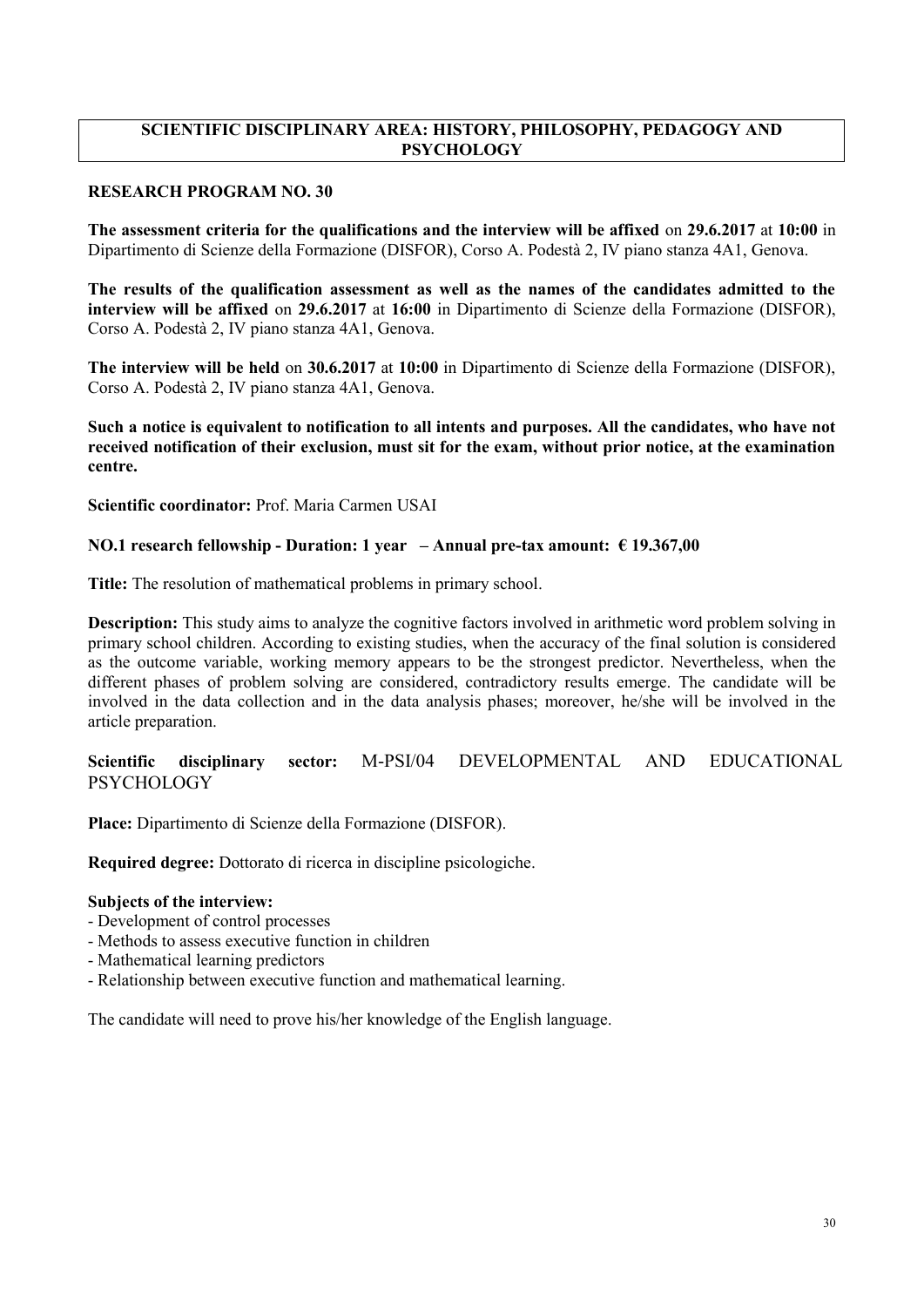## **SCIENTIFIC DISCIPLINARY AREA: ECONOMICS AND STATISTICS**

#### **RESEARCH PROGRAM NO. 31**

**The assessment criteria for the qualifications and the interview will be affixed** on **4.7.2017** at **9:00** in Dipartimento di Economia (DIEC), Via Vivaldi 5, Genova.

**The results of the qualification assessment as well as the names of the candidates admitted to the interview will be affixed** on **4.7.2017** at **12:00** in Dipartimento di Economia (DIEC), Via Vivaldi 5, Genova.

**The interview will be held** on **4.7.2017** at **12:30** in Dipartimento di Economia (DIEC), Via Vivaldi 5, Genova.

**Such a notice is equivalent to notification to all intents and purposes. All the candidates, who have not received notification of their exclusion, must sit for the exam, without prior notice, at the examination centre.** 

**Scientific coordinator:** Prof. Mara ZUCCARDI MERLI

### **NO.1 research fellowship - Duration: 1 year – Annual pre-tax amount: € 19.367,00**

**Title:** The reform of the government models of social-health services: the process management in the integration of social-health and health functions

**Description:** In recent years, the regional healthcare systems have been the subject of many regulatory interventions, to reorganize their government models. Reforms have been introduced in Lombardy (LR 23/15), Tuscany (LR 84/15), Veneto (LR 19/16) and Liguria (LR 17/16, LR 27/16 and DGR 7/17). The guiding principle of these reforms is the pursuit of higher levels of efficiency and appropriateness with reference to the health needs of the populations.

The project aims to develop a comparative analysis of the government models deriving from these reforms, also with reference to similar international experiences. The research will identify their main innovative traits, with reference to the integration of social-health and health services, in the perspective of clinical pathways management, evaluating the impact on the quality, equity and sustainability of the system. The results will be disseminated through e-learning activities too.

#### **Scientific disciplinary sector:** SECS-P/07 BUSINESS ADMINISTRATION AND MANAGEMENT

**Place:** Dipartimento di Economia (DIEC).

#### **Required degree:**

Laurea Magistrale della classe LM-77 Scienze economico-aziendali.

**Subjects of the interview:** Healthcare government models; process management in healthcare; integration of social-health and health services; qualitative and quantitative research methodologies applied to healthcare services; previous research experience in healthcare.